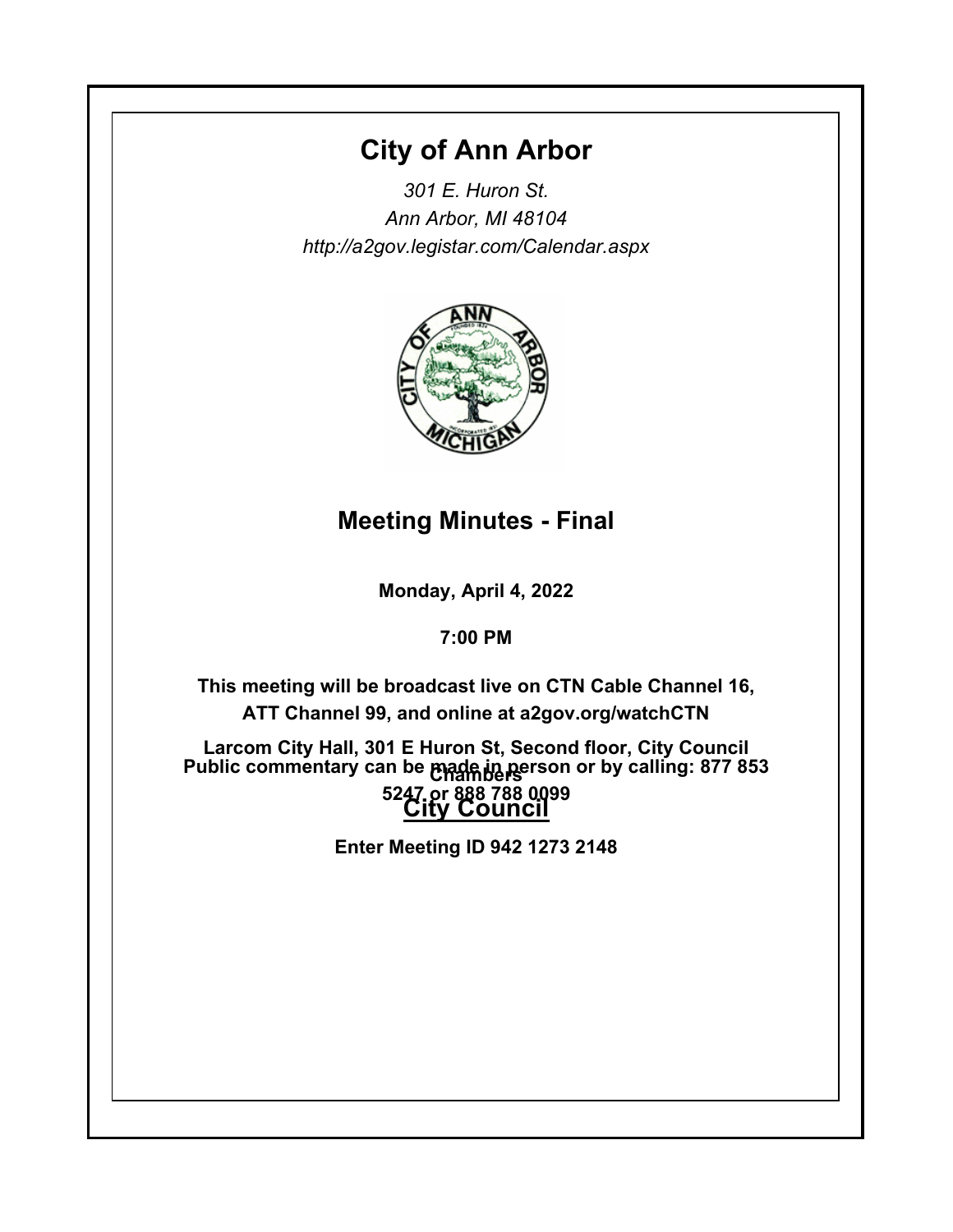### **CALL TO ORDER**

*Mayor Christopher Taylor called the meeting of the Ann Arbor City Council to order at 7:03 p.m. in the Guy C. Larcom, Jr. Building, 2nd Floor Council Chambers, 301 E. Huron Street.*

### **MOMENT OF SILENCE**

*Council stood for a moment of silence.*

### **PLEDGE OF ALLEGIANCE**

*Mayor Taylor led Council in the recitation of the Pledge of Allegiance.*

### **ROLL CALL OF COUNCIL**

Mayor Christopher Taylor, Councilmember Julie Grand, Councilmember Jeff Hayner, Councilmember Kathy Griswold, Councilmember Elizabeth Nelson, Councilmember Ali Ramlawi, Councilmember Erica Briggs, Councilmember Lisa Disch, Councilmember Linh Song, Councilmember Jen Eyer and Councilmember Travis Radina **Present:** 11 -

### **APPROVAL OF AGENDA**

**A motion was made by Councilmember Radina, seconded by Councilmember Grand, that the Agenda be approved as presented. On a voice vote, the Mayor declared the motion carried.**

### **AC COMMUNICATIONS FROM THE CITY ADMINISTRATOR**

*Interim City Administrator Milton Dohoney Jr. presented the following written reports for information of Council:*

**AC-1 [22-0621](http://a2gov.legistar.com/gateway.aspx?M=L&ID=29799)** Agenda Response Memo and eComments - April 4, 2022

### **Received and Filed**

**AC-2 [22-0623](http://a2gov.legistar.com/gateway.aspx?M=L&ID=29801)** Memorandum from City Administrator - Response to Resolution R-18-291 FY22Q3 Equity & Inclusion Report - April 4, 2022

### **Received and Filed**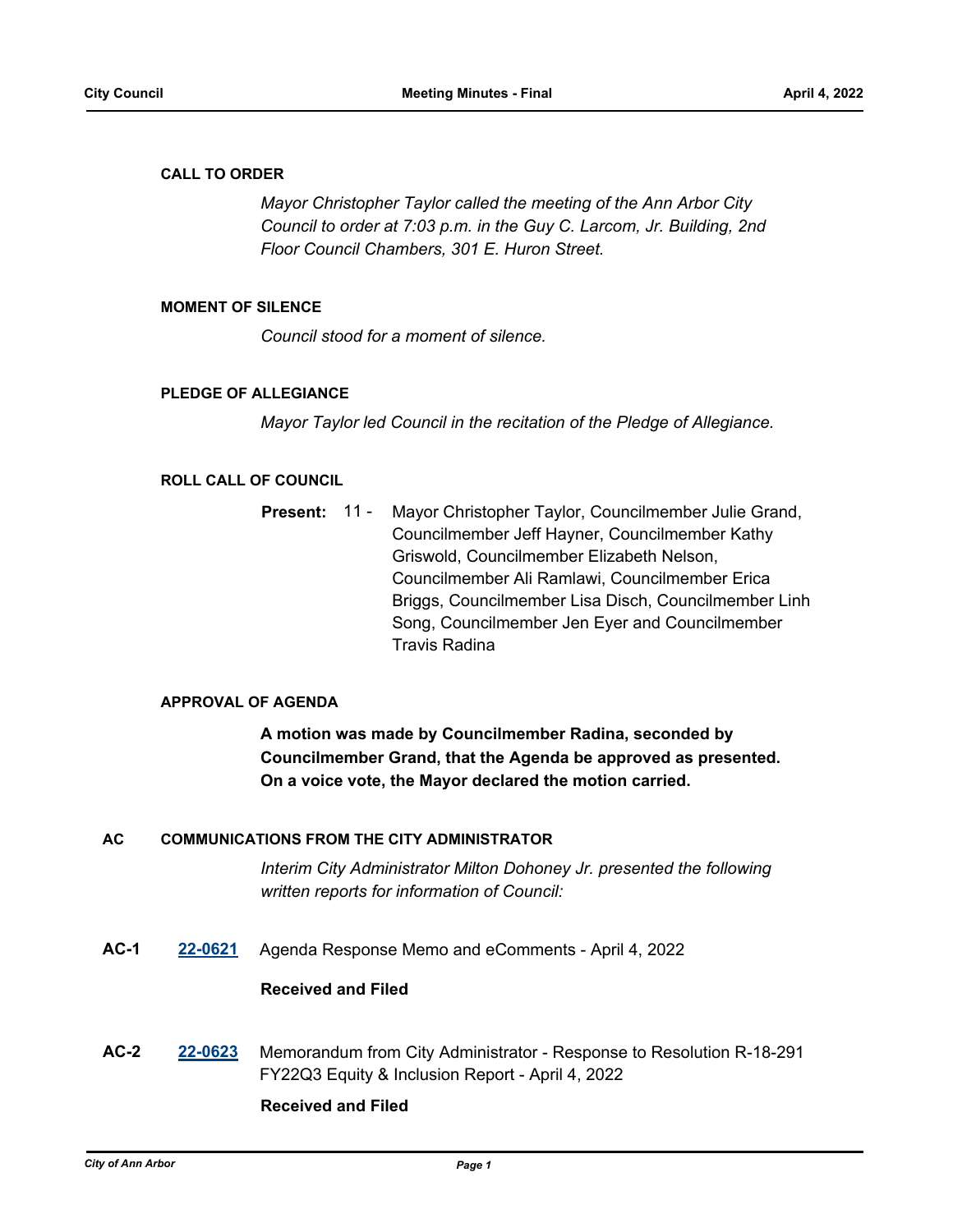**AC-3 [22-0633](http://a2gov.legistar.com/gateway.aspx?M=L&ID=29811)** City Administrator's Report - April 4, 2022

### **Received and Filed**

### **INT INTRODUCTIONS**

**INT-1 [22-0500](http://a2gov.legistar.com/gateway.aspx?M=L&ID=29678)** Independent Community Police Oversight Commission Monthly Update

*Dr. Lisa Jackson, Chair of the Independent Citizens Police Oversight Commission, gave her monthly update to City Council.* **Received and Filed**

**PUBLIC COMMENTARY - RESERVED TIME (3 MINUTES PER SPEAKER)**

**\* (SPEAKERS ARE NOT PERMITTED TO GRANT THEIR RESERVED TIME TO AN ALTERNATE SPEAKER)**

**\* ACCOMMODATIONS CAN BE MADE FOR PERSONS NEEDING ASSISTANCE WHILE ADDRESSING COUNCIL**

**FOR ZOOM MEETINGS, PHONE CALLERS CAN PRESS \*9 TO RAISE HANDS AND \*6 TO UNMUTE THEIR PHONES WHEN CALLED UPON TO SPEAK.**

### **1. Adrian Ashtari - Resolution to Direct the Allocation of ARPA Funds (DS-2) (In Person)**

*Adrian Ashtari, 555 E. William, spoke in support of Unarmed Response as part of the allocation of ARPA funds.*

**2. Jim Pyke - Resolution to Direct the Allocation of ARPA Funds (DS-2) (In Person)**

*Jim Pyke, 912 Pomona Road, spoke in support of Unarmed Response as part of the allocation of ARPA funds.*

### **3. Aidan Sova - Resolution to Direct the Allocation of ARPA Funds (DS-2) (In Person)**

*Aidan Sova, resident, spoke in support of the inclusion of Universal Basic Income as part of the allocation of ARPA funds.*

**4. Ariah Schugat - Resolution to Direct the Allocation of ARPA Funds (DS-2) (Phone)**

*Ariah Schugat, resident, spoke about the allocation of the City's ARPA funds.*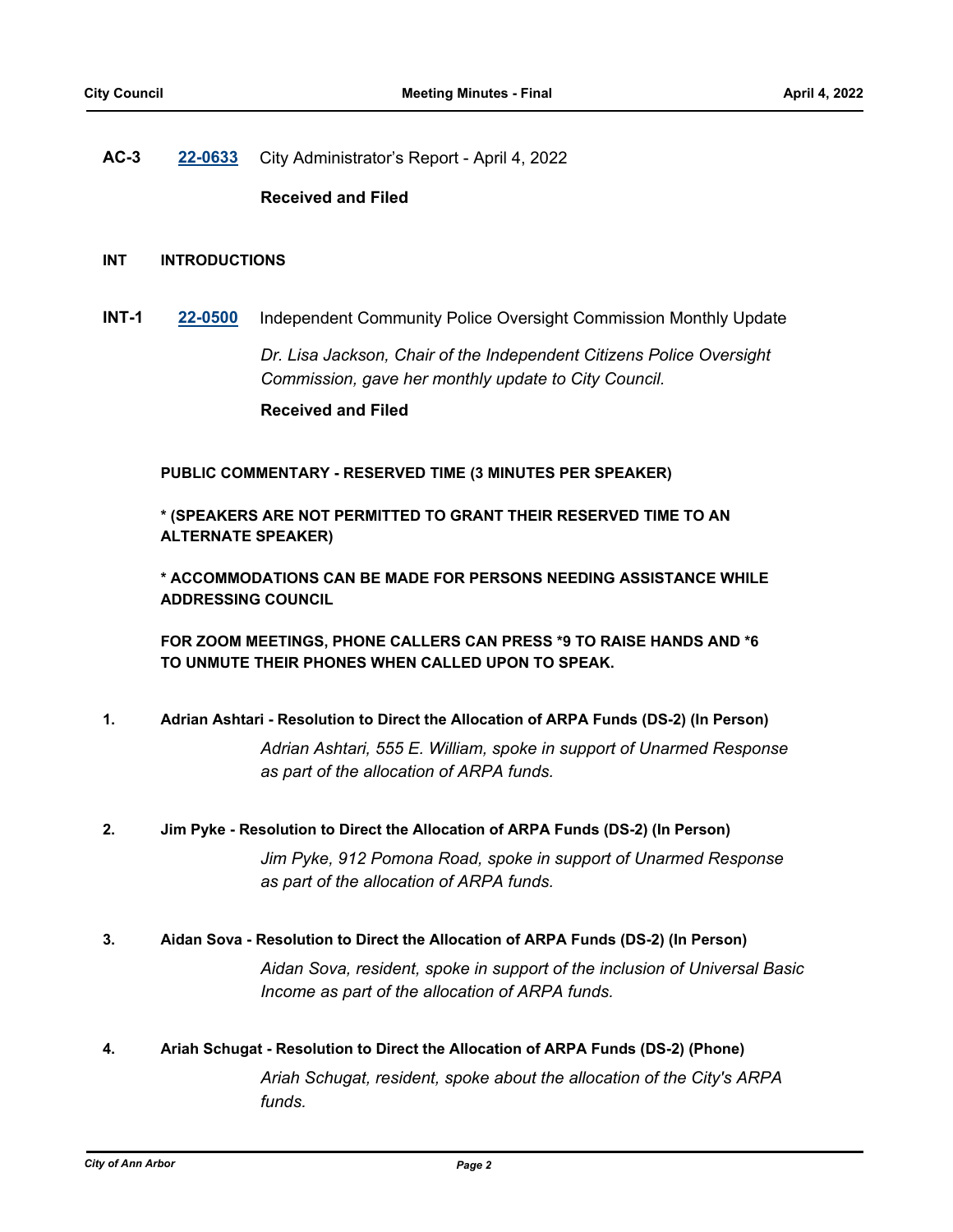### **Sharif-Ahmed Krabti - Resolution to Direct the Allocation of ARPA Funds (DS-2) (DS-2) (Phone) 5.**

*Sharif-Ahmed Krabti, resident, spoke in support of Unarmed Police Response as part of the City's allocation of ARPA funds.*

### **Todd Ziegler - Resolution to Direct the Allocation of ARPA Funds (Unarmed Police Response) (DS-2) (Phone) 6.**

*Todd Ziegler, resident, spoke in support of Unarmed Police Response as part of the City's allocation of ARPA funds.*

### **7. William Lopez - Resolution to Direct the Allocation of ARPA Funds (DS-2) (Phone)**

*William Lopez, resident, spoke about the Resolution to Direct the Allocation of ARPA funds.*

### **8. Tom Stulberg - Resolution to Direct the Allocation of ARPA Funds (DS-2) (Phone)**

*Tom Stulberg, of Lower Town, spoke about the Resolution to Direct the Allocation of ARPA funds.*

### **9. Kelly Moore - Resolution to Direct the Allocation of ARPA Funds (DS-2) (Phone)**

*Kelly Moore, resident, spoke about the Resolution to Direct the Allocation of ARPA funds.*

### **Brett Jones - Resolution to Direct the Allocation of ARPA Funds (Universal Basic Income) (DS-2) (Phone) 10.**

*Brett Jones, resident, spoke about the Resolution to Direct the Allocation of ARPA funds, and urged Council to include funding for Universal Basic Income.*

### **Alternates:**

- **Petals Sandcastle Resolution to Direct the allocations of ARPA Funds (Art fund allocations) (DS-2) (In Person) 1.**
- **2. Michelle Hughes Resolution to Direct the allocations of ARPA Funds (DS-2) (Phone)**
- **CC COMMUNICATIONS FROM COUNCIL**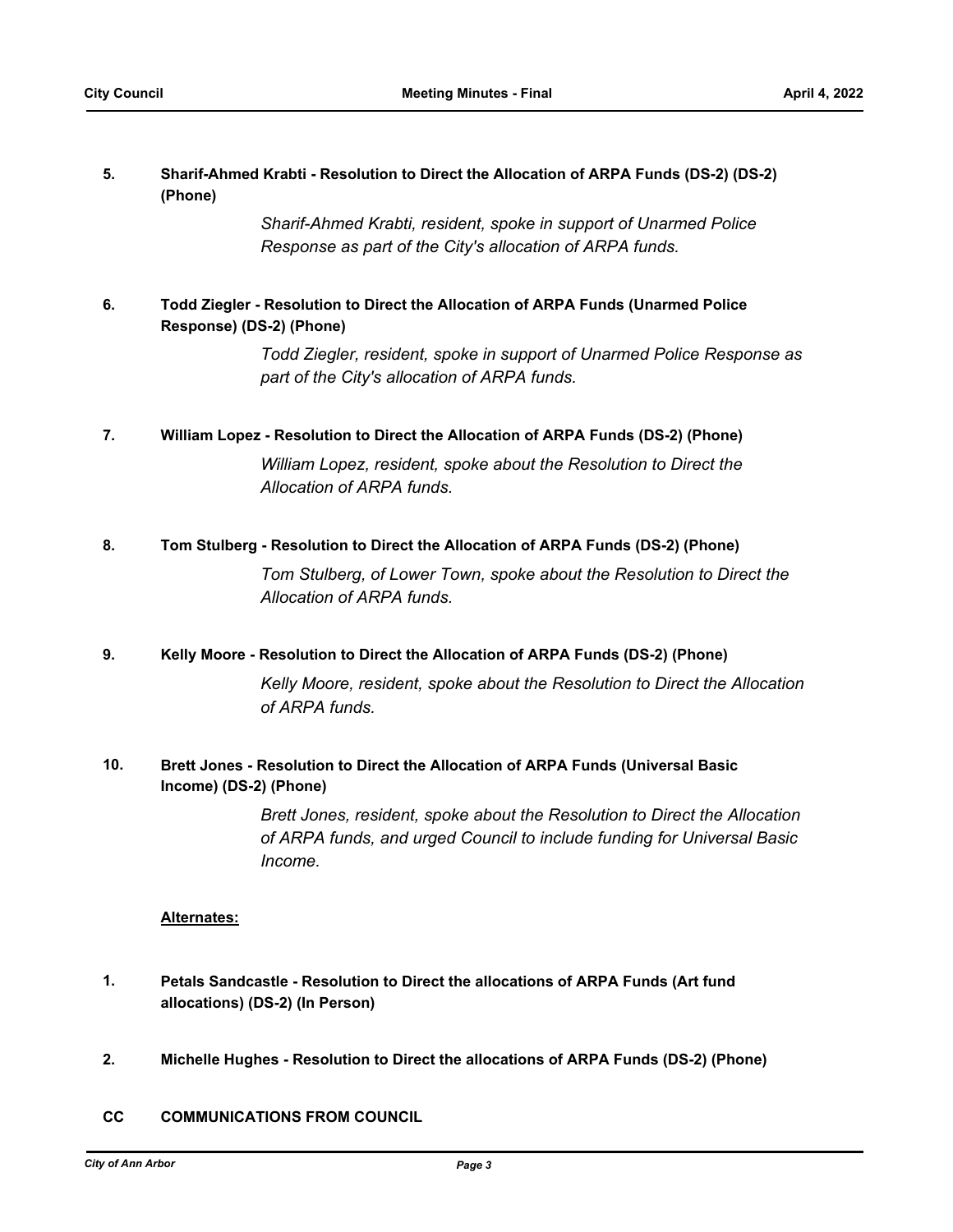### *COUNCILMEMBER NELSON*

*Councilmember Nelson announced that AAPD would be doing a Zoom presentation regarding the Department's internal affairs process.*

*Councilmember Nelson updated the public regarding several upcoming projects in Ward 4.*

### *COUNCILMEMBER GRISWOLD*

*Councilmember Griswold thanked the Environmental Commission for their work.*

### *COUNCILMEMBER HAYNER*

*Councilmember Hayner talked about the advocates at Concord Pines. He stated he supports fighters.*

### *COUNCILMEMBER BRIGGS*

*Councilmember Briggs recognized City Clerk Jackie Beaudry, noting she was recently recognized by Eastern Michigan University's MPA program as the Outstanding Public Administrator of the Year.*

### *COUNCILMEMBER GRAND*

*Councilmember Grand spoke about the ARPA funding process and the inclusion in the resolution of the community's values.*

### **MC COMMUNICATIONS FROM THE MAYOR**

### **MC-1 [22-0568](http://a2gov.legistar.com/gateway.aspx?M=L&ID=29746)** Appointments - Confirmations

*Mayor Taylor requested approval of the following nomination that was presented to Council for consideration at the March 21, 2022 Regular Session:*

*Economic Development Corporation*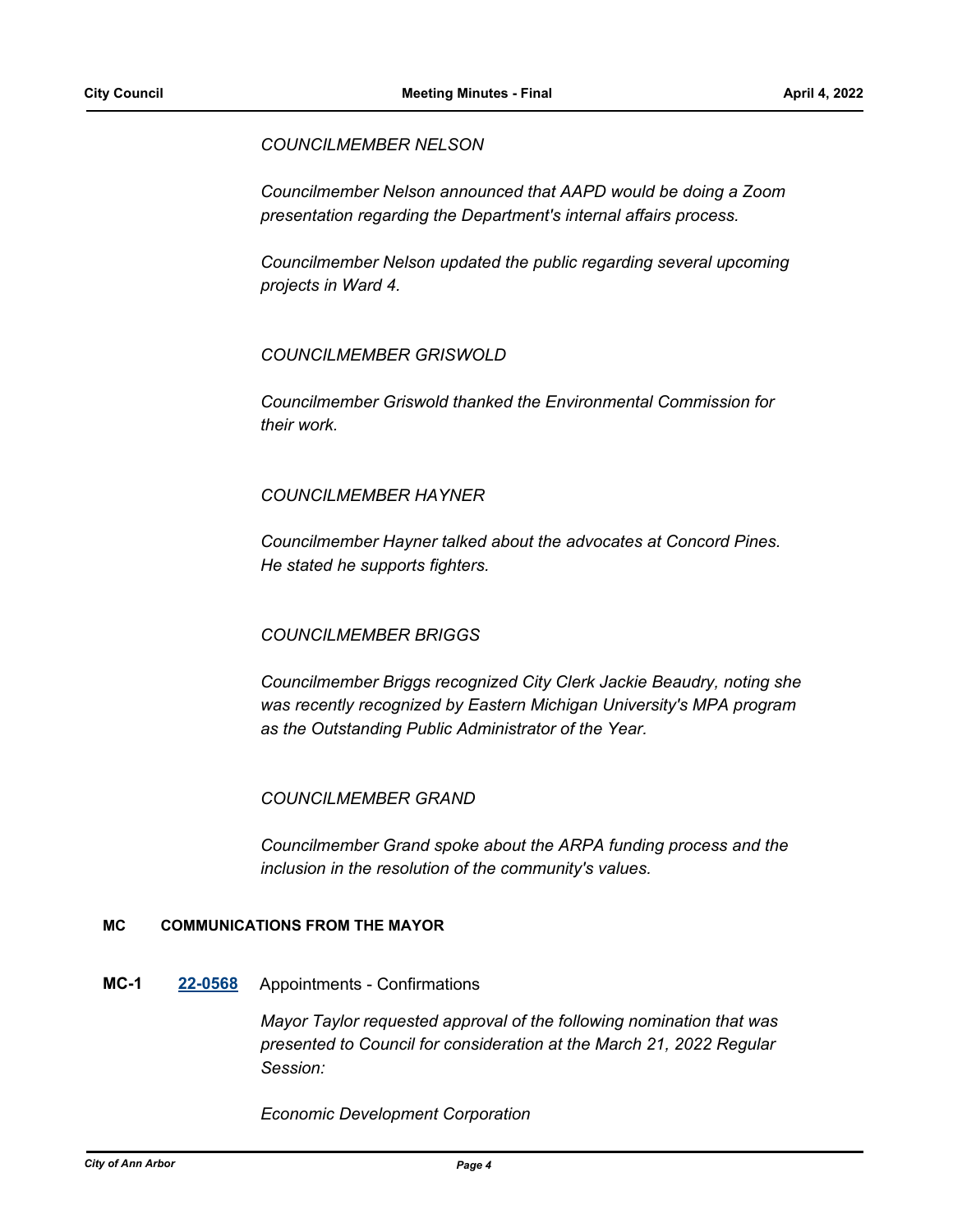*Sally Petersen-Partial Term 218 West Kingsley St. Term Ending: May 31, 2027*

**A motion was made by Councilmember Eyer, seconded by Councilmember Radina, that the Appointment be approved. On a voice vote, the Mayor declared the motion carried.**

### **MC-2 [22-0588](http://a2gov.legistar.com/gateway.aspx?M=L&ID=29766)** Appointments - Confirmations

*Mayor Taylor presented the following nomination for approval at a later date:*

*Housing and Human Services Advisory Board Karen Wanza-Partial Term 727 Miller Ave Term Ending: May 31, 2024*

**Referred to the City Council due back on 4/18/2022**

### **CA CONSENT AGENDA**

### **Passed on consent agenda**

**A motion was made by Councilmember Nelson, seconded by Councilmember Eyer, that the following Consent Agenda Items be approved as presented. On a voice vote, the Mayor declared the motion carried unanimously, thus satisfying the eight-vote requirement of CA-3.**

### **CA-1 22-0591 Enactment No:**

Resolution to Close Monroe Street between State Street and Oakland Avenue for the Jeffries Hall Building Naming Dedication and Ribbon Cutting on Wednesday, April 13, 2022 from 11:00 AM until 2:00 PM

### **CA-2 22-0502 Enactment No: R-22-084 Approved**

Resolution to Close N. Fourth Avenue and E. Ann Street for the 25th Annual African-American Downtown Festival, Friday, June 3, 2022 to Saturday, June 4, 2022

### **CA-3 22-0474 Enactment No: R-22-085 Approved**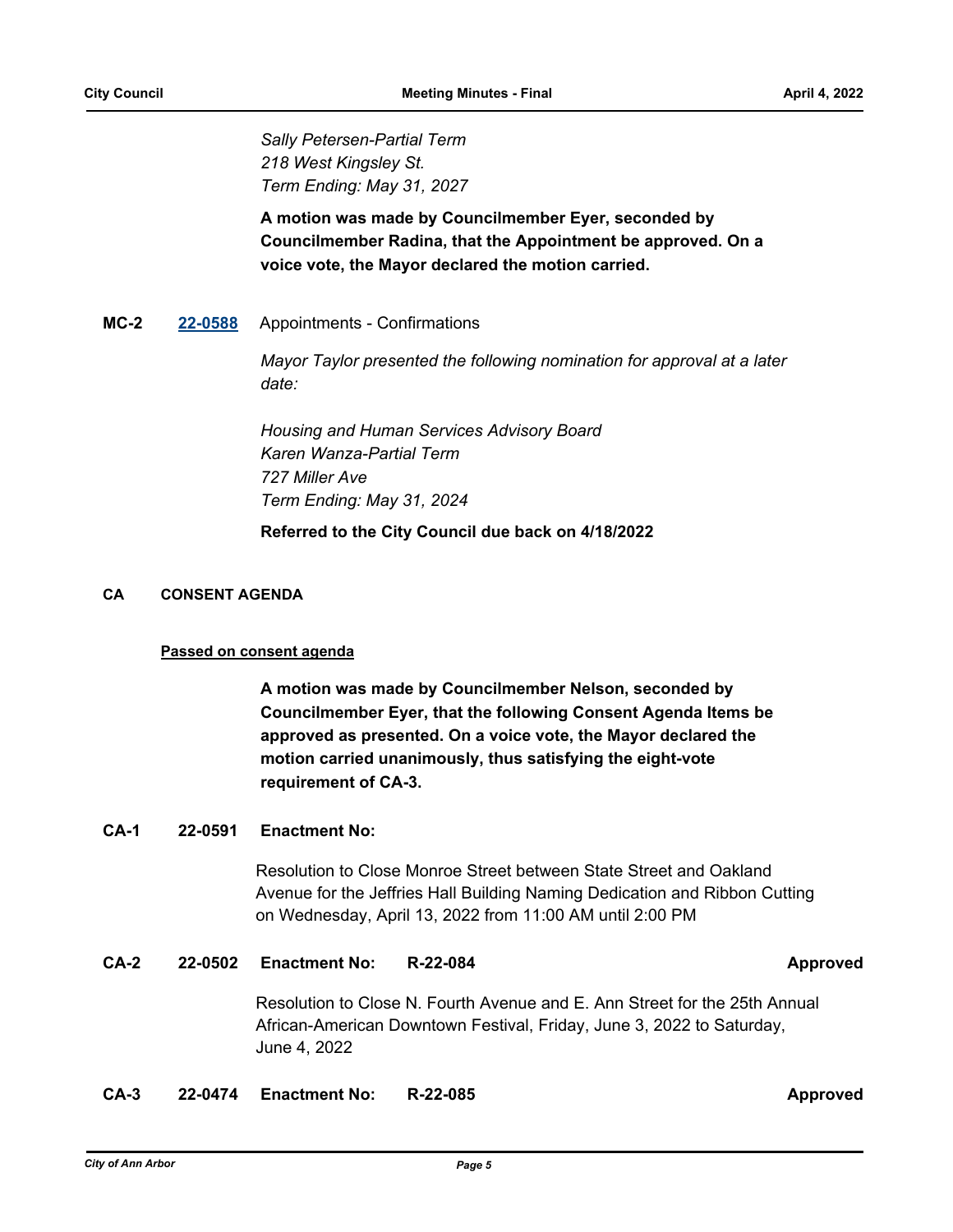Resolution to Approve a Purchase Order to Environmental Systems Research Institute, Inc. (ESRI) to Enter a Geographic Information System Software Three-Year Enterprise License and Maintenance Agreement (ELA) and appropriate \$39,464 from the Information Technology Fund Balance (\$247,500.00) **(8 Votes Required)**

## **CA-4 22-0311 Enactment No: R-22-086 Approved**

Resolution to Authorize Professional Services Agreements with Orchard, Hiltz & McCliment, Inc. in the amount of \$500,000.00; Wade Trim Associates, Inc. in the amount of \$500,000.00; Hubbell, Roth & Clark, Inc. in the amount of \$500,000.00; and Spalding DeDecker Associates, Inc. in the amount of \$300,000.00 for General Civil Engineering and Surveying Services (RFP No. 22-02)

### **CA-5 22-0375 Enactment No: R-22-087 Approved**

Resolution to Authorize Professional Services Agreements with DLZ Michigan, Inc. for \$370,000.00; Professional Service Industries, Inc. for \$530,000.00; Materials Testing Consultants, Inc. for \$920,000.00; and NTH Consultants, Ltd. for \$140,000.00 for Construction Materials Testing Services

### **CA-6 22-0483 Enactment No: R-22-088 Approved**

Resolution to Approve a Contract with Spence Brothers to Construct the Headworks Improvement Project at the Wastewater Treatment Plant, ITB No. 4706 (\$12,261,000.00)

### **CA-7 22-0484 Enactment No: R-22-089 Approved**

Resolution to Approve Amendment No. 2 to the Contract with Hubbell, Roth & Clark, Inc. for the Headworks Improvement Project at the Wastewater Treatment Plant, RFP No. 19-12 (\$831,187.00 Amendment, Contract Total \$1,600,275.53)

### **CA-8 22-0517 Enactment No: R-22-090 Approved**

Resolution to Approve Public Art Enhancement Recommendations for FY2023 - FY2028 Capital Improvement Projects

### **CA-9 22-0428 Enactment No: R-22-091 Approved**

Resolution to Approve Professional Services Agreements with Fishbeck for \$300,000.00, Hubbell, Roth & Clark, Inc. for \$300,000.00, and OHM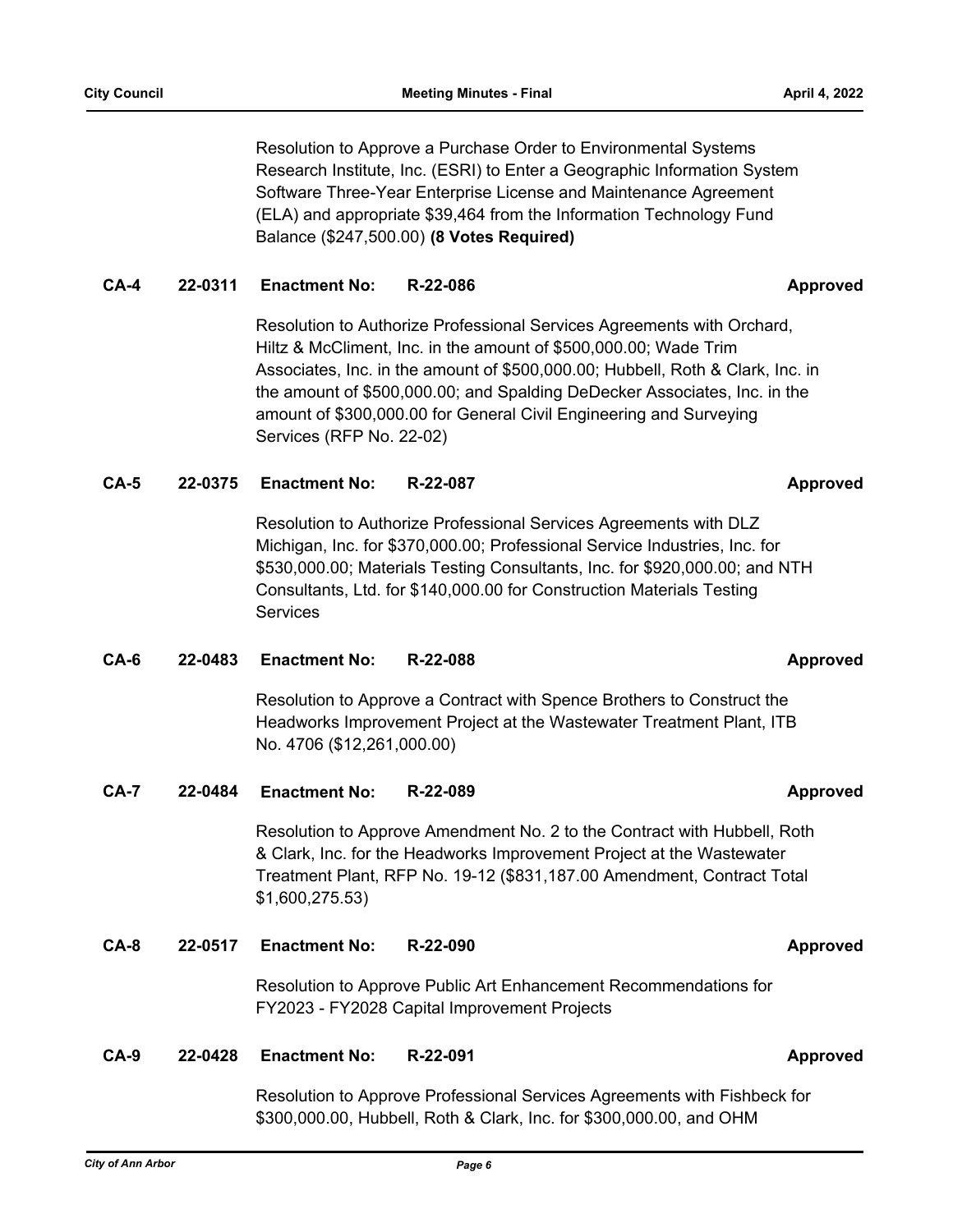Advisors for \$300,000.00 for Wastewater Treatment Professional Engineering Services (\$900,000.00) (RFP #22-05)

### **CA-10 22-0383 Enactment No: R-22-092 Approved**

Resolution Authorizing Sanitary Sewer Capital Recovery Charges for 2998 Geddes Av. (\$25,954.00)

### **CA-11 22-0384 Enactment No: R-22-093 Approved**

Resolution Authorizing Sanitary Sewer Capital Recovery Charges for 3011 Geddes Av. (\$25,954.00)

### **PUBLIC HEARINGS (3 MINUTES PER SPEAKER) PH**

### **FOR ZOOM MEETINGS, PHONE CALLERS CAN PRESS \*9 TO RAISE HANDS AND \*6 TO UNMUTE THEIR PHONES WHEN CALLED UPON TO SPEAK.**

**PH-1 [22-0269](http://a2gov.legistar.com/gateway.aspx?M=L&ID=29456)** An Ordinance to Amend Chapter 55 (Unified Development Code), Rezoning of 0.8 Acre from D1 (Downtown Core) to PUD (Planned Unit Development District), 350 S. Fifth Planned Unit Development (CPC Recommendation: Approval - 8 Yeas and 0 Nays). (ORD-22-03)

> *A public hearing was conducted on the proposed amendment to Chapter 55 (Unified Development Code), Rezoning of 0.8 Acre from D1 (Downtown Core) to PUD (Planned Unit Development District), 350 S. Fifth Planned Unit Development (CPC Recommendation: Approval - 8 Yeas and 0 Nays). Notice of public hearing was published March 17, 2022.*

*The following persons were present to speak at the hearing:*

*An unknown speaker talked about the City's housing crisis. Eric Lipson, resident, expressed concerns about height. A Ward 3 resident talked about transportation issues, stating opposition to the project. Adam Jaskiewicz, resident, spoke in support. Vince Caruso, resident, stated taller and denser isn't necessarily better for the environment. Michelle Hughes, resident, spoke in support. A Ward 4 resident spoke in support. Alex Lowe, Ward 3, spoke in support. Alan Haber, resident, spoke in support of affordable housing. An unknown speaker spoke in opposition.*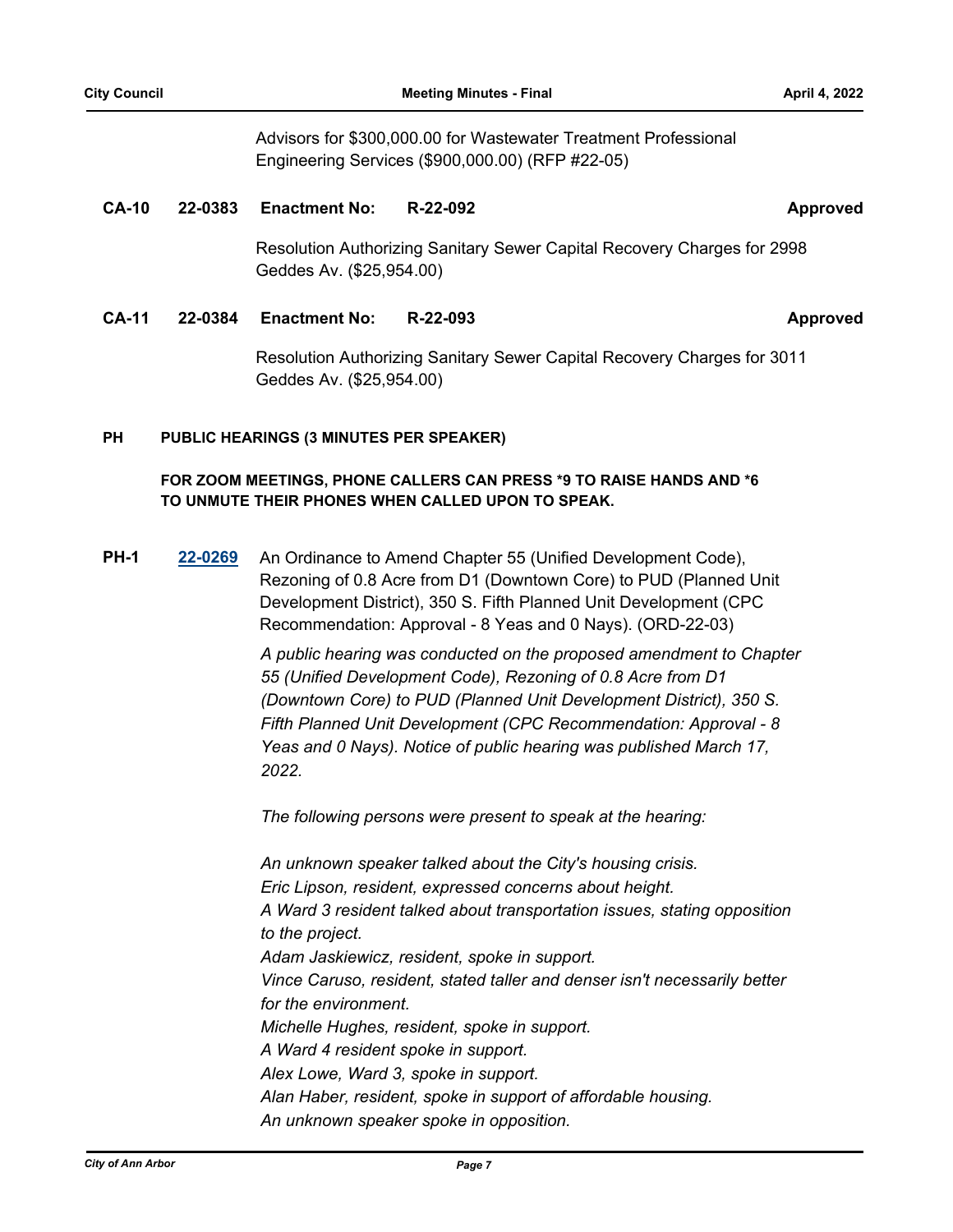*Tom Stulberg spoke in support of affordable housing. Jim Pyke, resident, spoke in support. Linda Berauer, resident, spoke in support of affordable housing.*

*There being no further comment, the Mayor declared the hearing closed.*

### **Held and Closed**

**PH-2 [22-0346](http://a2gov.legistar.com/gateway.aspx?M=L&ID=29533)** An Ordinance to Amend Chapter 55 (Unified Development Code), Rezoning of 68 Lots in the South State Street and East/West Eisenhower Parkway Area to TC1 (Transit Corridor District), City-Initiated Rezoning, (CPC Recommendation: Approval - 8 Yeas and 0 Nays) (ORD-22-04)

> *A public hearing was conducted on the proposed amendment to Chapter 55 (Unified Development Code), Rezoning of 68 Lots in the South State Street and East/West Eisenhower Parkway Area to TC1 (Transit Corridor District), City-Initiated Rezoning. Notice of public hearing was published March 17, 2022.*

*The following persons were present to speak at the hearing:*

*Eric Lipson, resident, spoke in opposition. Adam Goodman, resident, spoke in support. An unknown speaker expressed concern about the transit corridor. An unidentified speaker spoke in support. Adam Jaskiewicz, resident, spoke in support and talked about a 15-minute city. Jim Pyke, Ward 5, spoke in support of the transit corridor. Alex Lowe, resident, spoke in support. Kirk Westphal, resident, spoke in support. Kathy Boris, resident, spoke in opposition. Michelle Hughes, resident, spoke in support. Kitty Kahn, Ward 5, spoke in opposition and talked about corruption. Tom Stulberg, resident, spoke in opposition. Ralph McKee, Ward 5 Linda Berauer, resident, asked Council to postpone action. Alan Haber, resident, asked Council to table the item.*

*There being no further comment, the Mayor declared the hearing closed.*

### **Held and Closed**

**PH-3 [22-0437](http://a2gov.legistar.com/gateway.aspx?M=L&ID=29621)** An Ordinance Authorizing the Issuance and Sale of Water Supply System Revenue Bonds, Series 2022 to the Michigan Finance Authority (**Roll Call**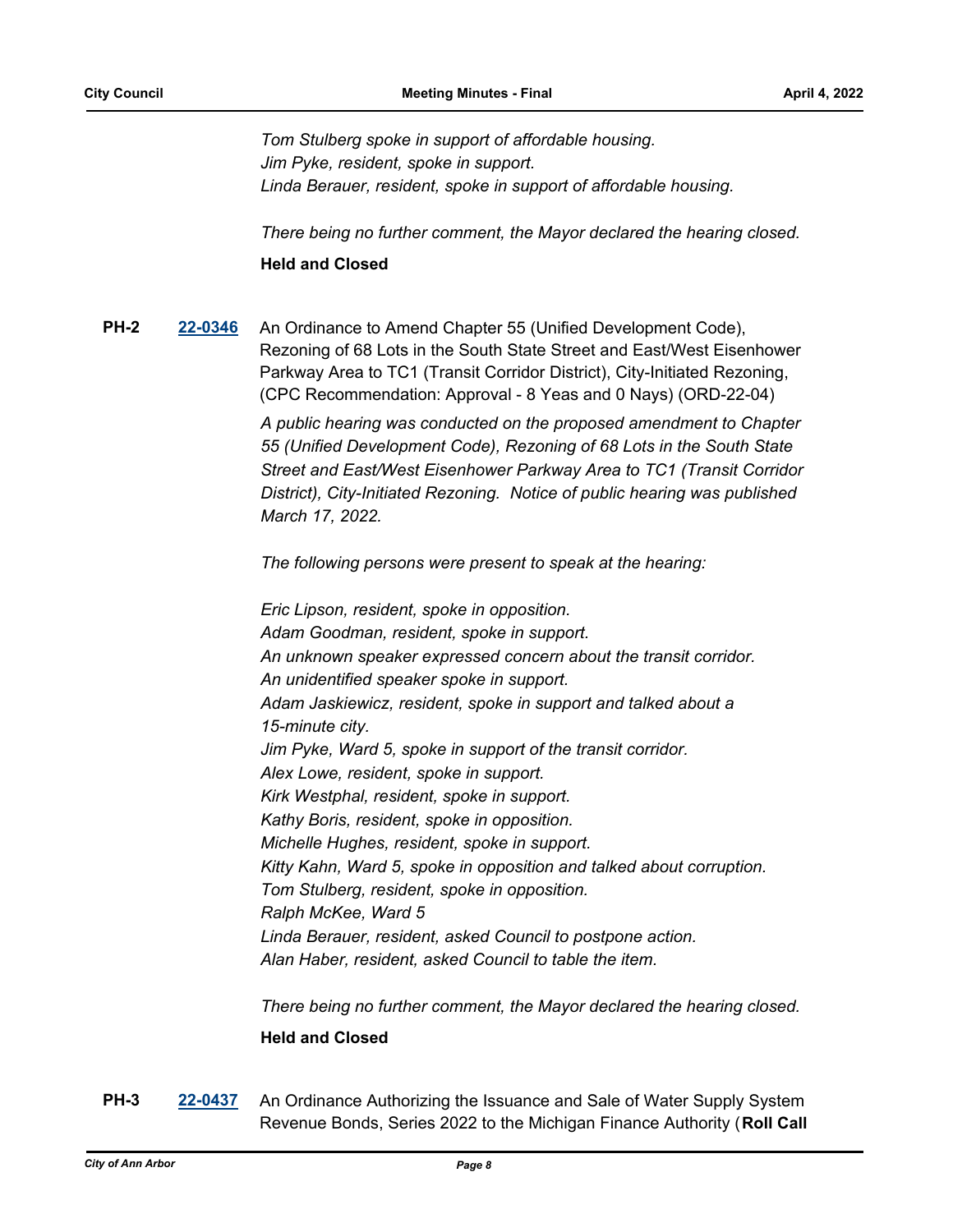### **Vote Required - One Reading Only**) (ORD-22-06)

*A public hearing was conducted on the proposed Ordinance Authorizing the Issuance and Sale of Water Supply System Revenue Bonds, Series 2022 to the Michigan Finance Authority. Notice of public hearing was published March 31, 2022.* 

*There being no one present for comment, the Mayor declared the hearing closed.*

### **Held and Closed**

### **PH-4 22-0347 Enactment No: Held and Closed**

### **Held and Closed**

Resolution to Approve the Sartorius - 3874 Research Park Drive Redevelopment Brownfield Plan (BRC Recommendation: Approval - 2 Yeas and 0 Nays)

*A public hearing was conducted on the proposed Resolution to Approve the Sartorius - 3874 Research Park Drive Redevelopment Brownfield Plan. Notice of public hearing was published March 24, 2022.* 

*The following persons were present to speak at the public hearing:*

*Peter Mertens, representing Sartorius, spoke about the project and their response to the City's sustainability comments.*

*Cam McCausland, representing Sartorius, spoke about the project and was available to answer any questions.*

*Phil Santer, of Ann Arbor Spark, spoke about the project.*

*There being no further comment, the Mayor declared the hearing closed.*

### **PH-5 22-0600 Enactment No:** And Conserversion **Held and Closed**

### **Held and Closed**

Resolution to Approve Industrial Facilities Exemption Certificate between the City of Ann Arbor and Sartorius BioAnalytical Instruments

*A public hearing was conducted on the proposed Resolution to Approve Industrial Facilities Exemption Certificate between the City of Ann Arbor and Sartorius BioAnalytical Instruments. Notice of public hearing was published March 24, 2022.*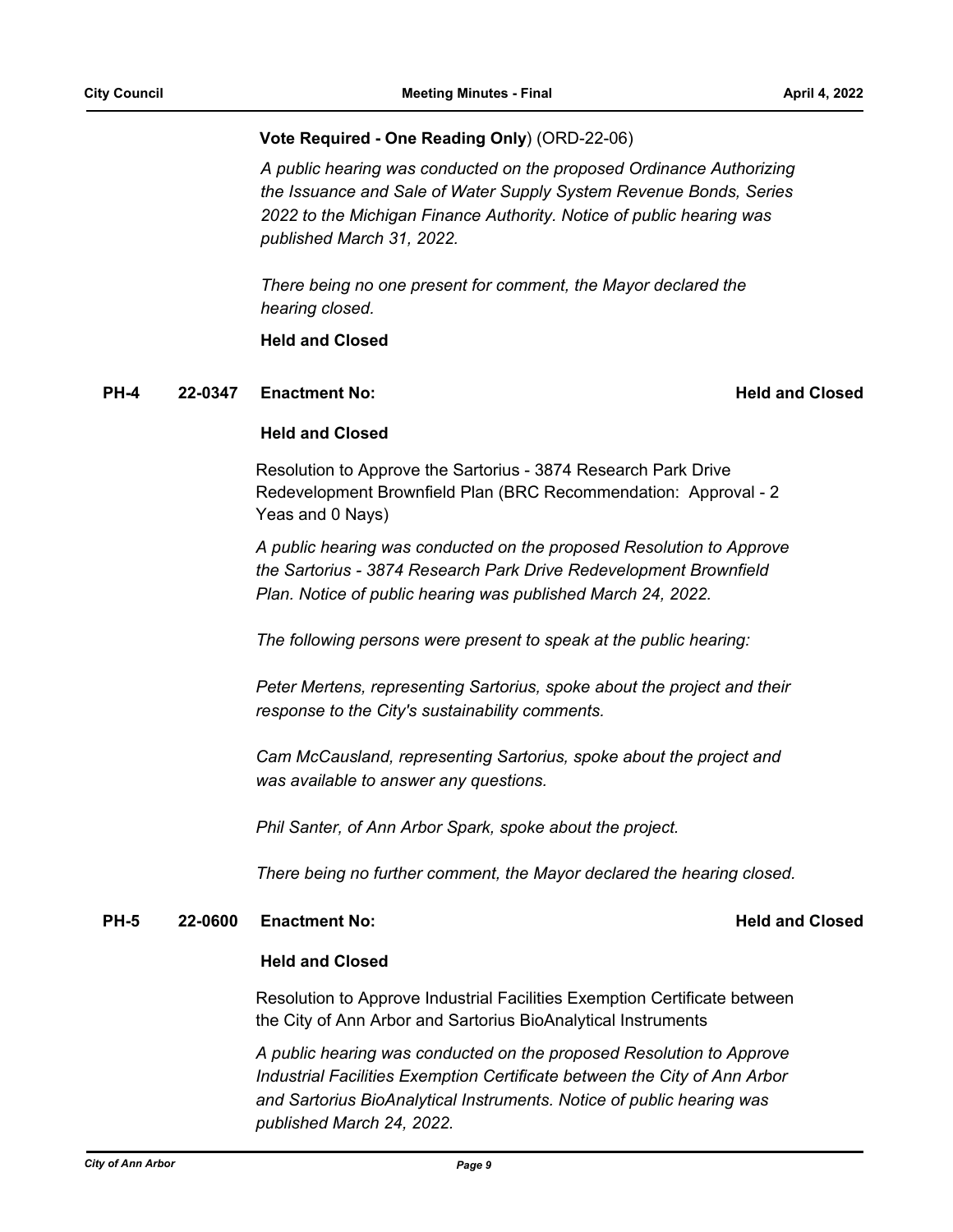*The following persons were present to speak at the hearing:*

*Ken Garber, resident, stated the project does not comply with the City's sustainability goals.*

*A representative of Sartorius responded to comments by the public and talked about the project's goals.*

*An engineer for the project*

*A project representative stated they are working on LEED certification for the building.*

*Eric Lipson, resident, thanked residents for watching.*

*There being no further comment, the Mayor declared the hearing continued.*

### **RECESS**

*Mayor Taylor declared a recess at 9:23 p.m. and reconvened the meeting at 9:33 p.m.*

### **A APPROVAL OF COUNCIL MINUTES**

**A-1 [22-0603](http://a2gov.legistar.com/gateway.aspx?M=L&ID=29781)** Regular Session Meeting Minutes of March 21, 2022

**A motion was made by Councilmember Ramlawi, seconded by Councilmember Hayner, that the Regular Session Meeting Minutes of March 21, 2022 be approved. On a voice vote, the Mayor declared the motion carried.**

### **B ORDINANCES - SECOND READING**

**B-1 [22-0269](http://a2gov.legistar.com/gateway.aspx?M=L&ID=29456)** An Ordinance to Amend Chapter 55 (Unified Development Code), Rezoning of 0.8 Acre from D1 (Downtown Core) to PUD (Planned Unit Development District), 350 S. Fifth Planned Unit Development (CPC Recommendation: Approval - 8 Yeas and 0 Nays). (ORD-22-03)

# **Councilmember Grand moved, seconded by Councilmember Radina, that the Ordinance be adopted on Second Reading.**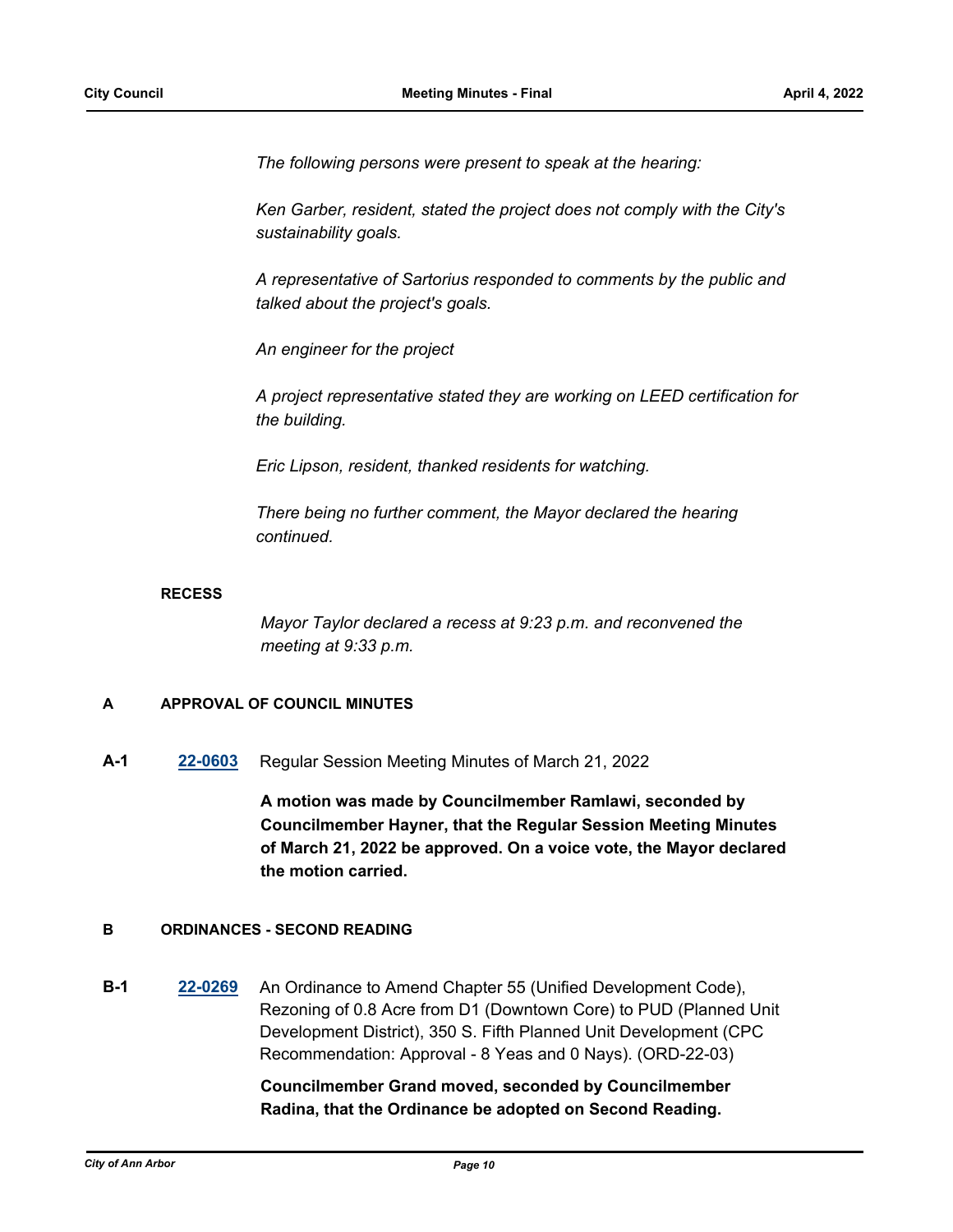**Councilmember Ramlawi moved, seconded by Councilmember Nelson, that the Supplemental Regulations be replaced with the substitute version, as proposed by City staff.**

**The amendment was considered friendly by the Body.**

**The question being, the motion that was made by Councilmember Grand, seconded by Councilmember Radina, that the Ordinance be adopted on Second Reading. On a voice vote, the Mayor declared the motion carried.**

**B-2 [22-0346](http://a2gov.legistar.com/gateway.aspx?M=L&ID=29533)** An Ordinance to Amend Chapter 55 (Unified Development Code), Rezoning of 68 Lots in the South State Street and East/West Eisenhower Parkway Area to TC1 (Transit Corridor District), City-Initiated Rezoning, (CPC Recommendation: Approval - 8 Yeas and 0 Nays) (ORD-22-04)

> **A motion was made by Councilmember Ramlawi, seconded by Councilmember Disch, that the Ordinance be adopted on Second Reading. On a roll call, the vote was as follows with the Mayor declaring the motion carried:**

- **Yeas:** Mayor Taylor, Councilmember Grand, Councilmember Nelson, Councilmember Briggs, Councilmember Disch, Councilmember Song, Councilmember Eyer and Councilmember Radina Yeas:  $8 -$
- Nays: 3 Councilmember Hayner, Councilmember Griswold and Councilmember Ramlawi  $3 -$

### **C ORDINANCES - FIRST READING**

**C-1 [22-0437](http://a2gov.legistar.com/gateway.aspx?M=L&ID=29621)** An Ordinance Authorizing the Issuance and Sale of Water Supply System Revenue Bonds, Series 2022 to the Michigan Finance Authority (**Roll Call Vote Required - One Reading Only**) (ORD-22-06)

> **A motion was made by Councilmember Hayner, seconded by Councilmember Griswold, that the Ordinance be adopted on First Reading. On a roll call, the vote was as follows with the Mayor declaring the motion carried:**

**Yeas:** Mayor Taylor, Councilmember Grand, Councilmember Hayner, Councilmember Griswold, Councilmember Nelson, Councilmember Ramlawi, Councilmember Briggs, Councilmember Disch, Councilmember Song, Councilmember Eyer and Councilmember Radina Yeas: 11 -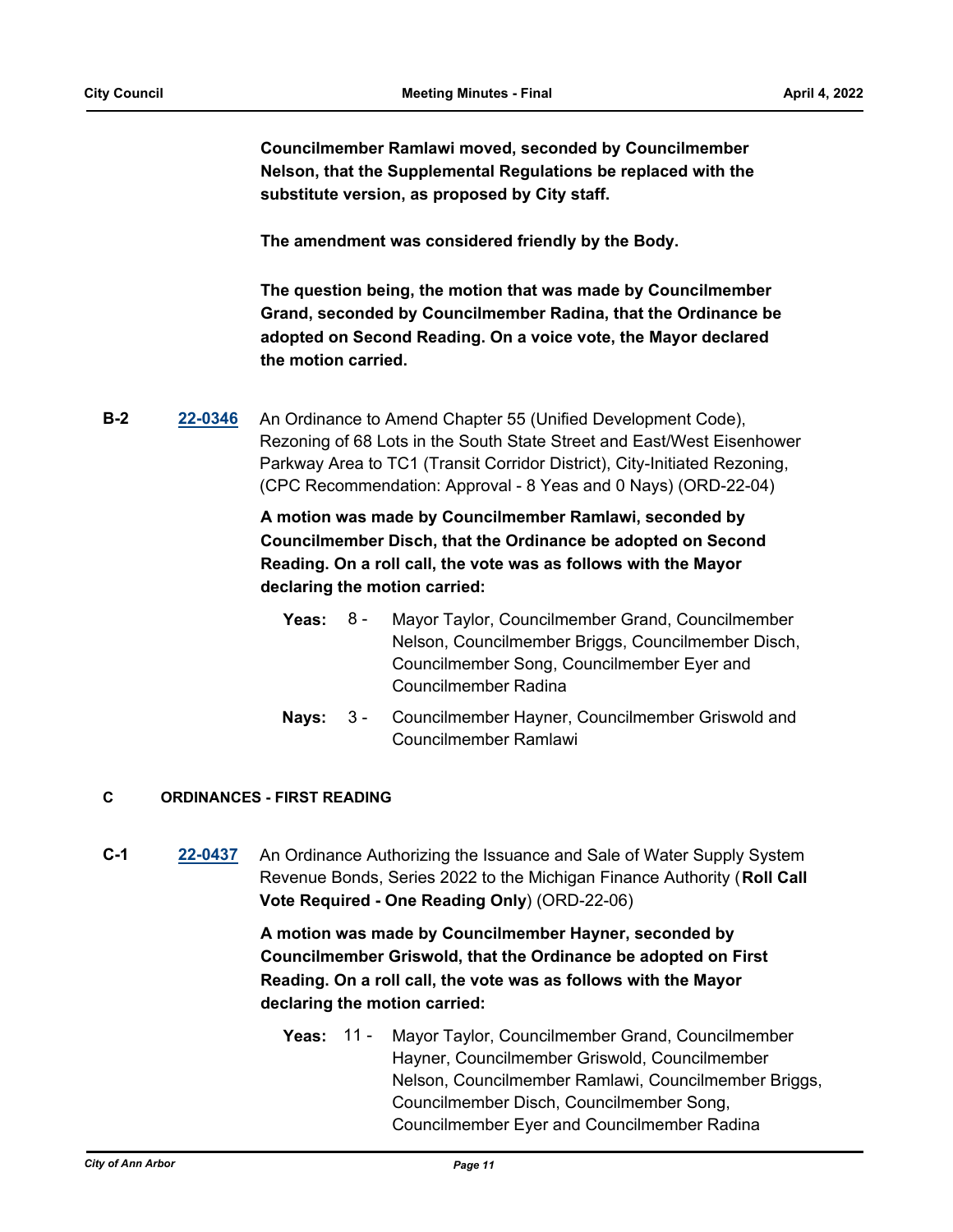**Nays:** 0

### **D MOTIONS AND RESOLUTIONS**

- **DC New Business Council:**
- **DC-1 22-0613 Enactment No: R-22-094 Approved**

**A motion was made by Councilmember Ramlawi, seconded by Councilmember Nelson, that the Resolution be approved. On a voice vote, the Mayor declared the motion carried.**

Resolution to Support The No Mow Initiative 2022

*Councilmember Briggs requested that staff set up a system for residents to self-report participation in the Initiative.*

### **DB New Business - Boards and Commissions:**

**DB-1 22-0347 Enactment No: R-22-095 Approved**

**A motion was made by Councilmember Ramlawi, seconded by Councilmember Eyer, that the Resolution be approved. On a voice vote, the Mayor declared the motion carried.**

Resolution to Approve the Sartorius - 3874 Research Park Drive Redevelopment Brownfield Plan (BRC Recommendation: Approval - 2 Yeas and 0 Nays)

### **DS New Business - Staff:**

### **DS-1 22-0600 Enactment No:**

# **A motion was made by Councilmember Grand, seconded by Councilmember Disch, that the Resolution be approved.**

Resolution to Approve Industrial Facilities Exemption Certificate between the City of Ann Arbor and Sartorius BioAnalytical Instruments

### **22-0600 Enactment No: Postponed**

**A motion was made by Councilmember Grand, seconded by Councilmember Disch, that the Resolution be postponed until 5/5/2022. On a voice vote, the Mayor declared the motion carried.**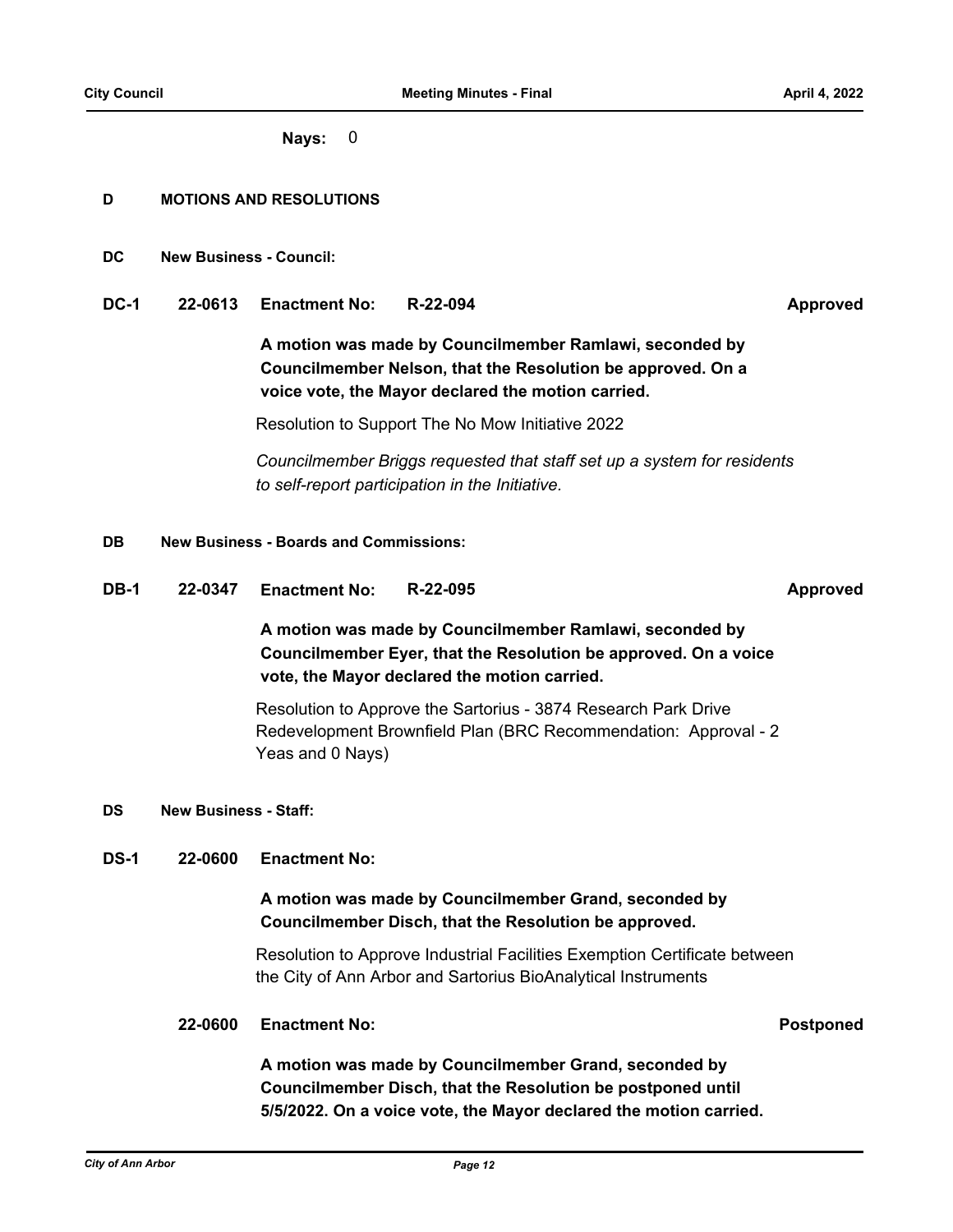Resolution to Approve Industrial Facilities Exemption Certificate between the City of Ann Arbor and Sartorius BioAnalytical Instruments

### **DS-2 22-0554 Enactment No:**

**A motion was made by Councilmember Grand, seconded by Councilmember Radina, that the Resolution be approved.**

Resolution to Direct the Allocation of ARPA Funds

### **22-0554 Enactment No: Amended**

**A motion was made by Councilmember Hayner, seconded by Councilmember Ramlawi, that the Resolution be amended as follows:**

**Amendment 1, Resolution to direct the allocation of ARPA funds to affordable housing.**

**Whereas, the use of ARPA funds is intended primarily to assist those most impacted by the COVID-19 pandemic; and**

**Whereas, ARPA funding additional guidelines issued by the GAO discourage uses that "create new programs or add-ons to existing programs that require an ongoing financial commitment"; and**

**Whereas, there is an overdue need in our community to provide affordable housing, it is considered a priority in city policy, and it ranks highly among polled preferences for receipt of ARPA funding; and** 

**Whereas, acquisition of affordable housing property can remove market barriers to maximizing number of built affordable units, by allowing the Ann Arbor Housing Commission to own properties free and clear; therefore**

**Resolved, the funding currently earmarked for Solar on City Facilities (\$4,500,000) be budgeted instead to Property Acquisition for Affordable Housing, bringing that amount to \$8,000,000 and further**

**Resolved, that these funds may be used to pay off the bonds on 350. S Fifth placing whole ownership of the property known as the Y-lot to the Ann Arbor Housing Commission.**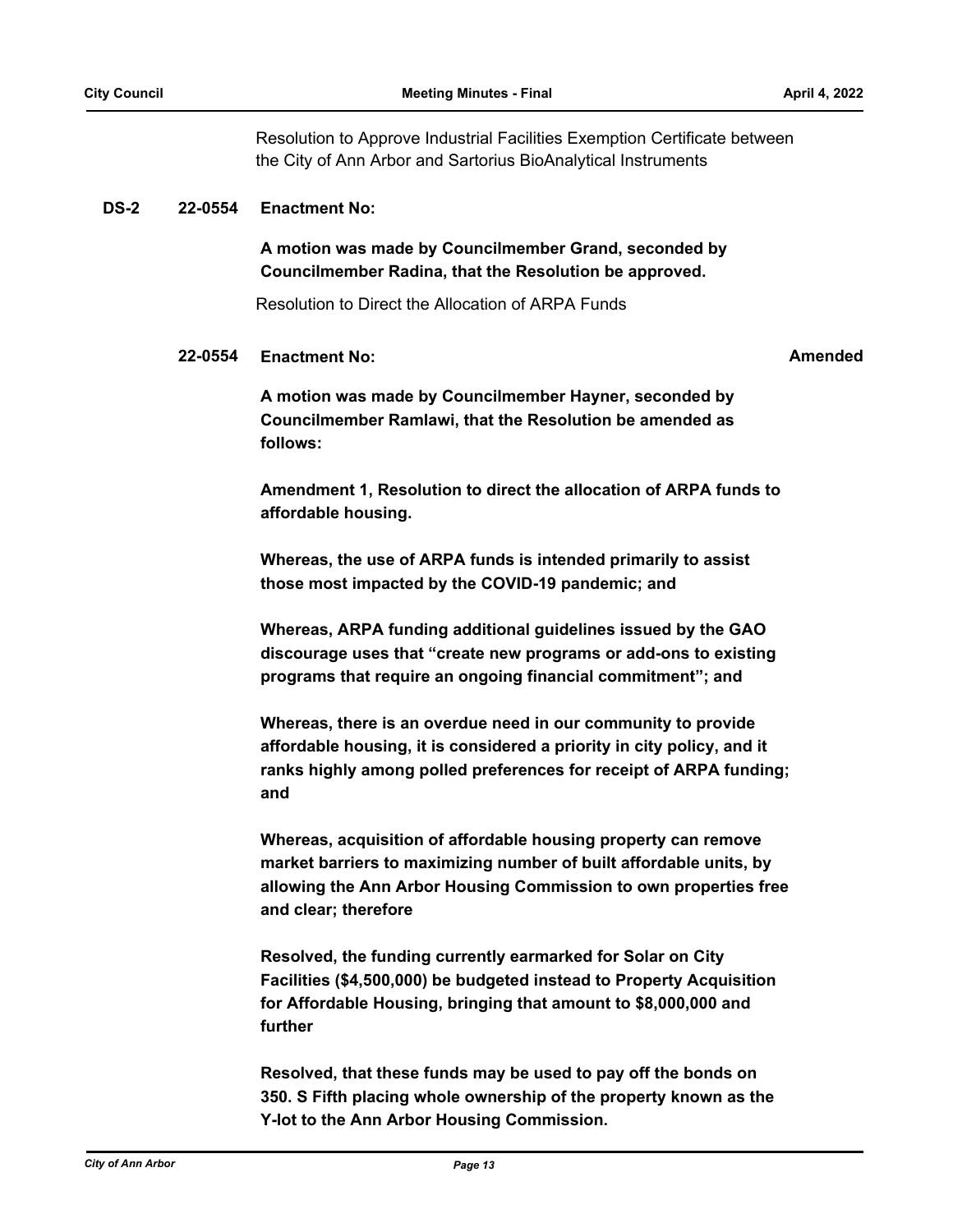### **On a roll call, the vote was as follows with the Mayor declaring the motion defeated:**

- Yeas: 1 Councilmember Hayner
- Nays: 10 Mayor Taylor, Councilmember Grand, Councilmember Griswold, Councilmember Nelson, Councilmember Ramlawi, Councilmember Briggs, Councilmember Disch, Councilmember Song, Councilmember Eyer and Councilmember Radina

Resolution to Direct the Allocation of ARPA Funds

### **22-0554 Enactment No: Amended**

**A motion was made by Councilmember Hayner, seconded by Councilmember Ramlawi, that the Resolution be amended as follows:**

**Amendment 2, Resolution to direct the allocation of ARPA funds to water infrastructure.**

**Whereas, the Final Rule guidelines for distributing ARPA funding state a proper use is "To make necessary investments in water, sewer, or broadband infrastructure"; and**

**Whereas, it has been mandated by the State of Michigan under the Lead and Copper Rules (LCR) that the City of Ann Arbor remove all lead service lines that connect homes to water mains, as well as galvanized steel lines that are or were connected to lead lines; and**

**Whereas, the water utility was already making substantial and costly improvements to our treatment facilities when this unfunded mandate was passed; and**

**Whereas, the houses that have these lines are necessarily old, and make up a substantial part of the city's existing affordable housing stock, and the residents of these houses are receiving discolored water from the city which can create additional negative health issues; and**

**Whereas, The City of Ann Arbor is aggressively moving forward with identifying problem houses through its ongoing water meter replacement program and the work of the Water System Advisory**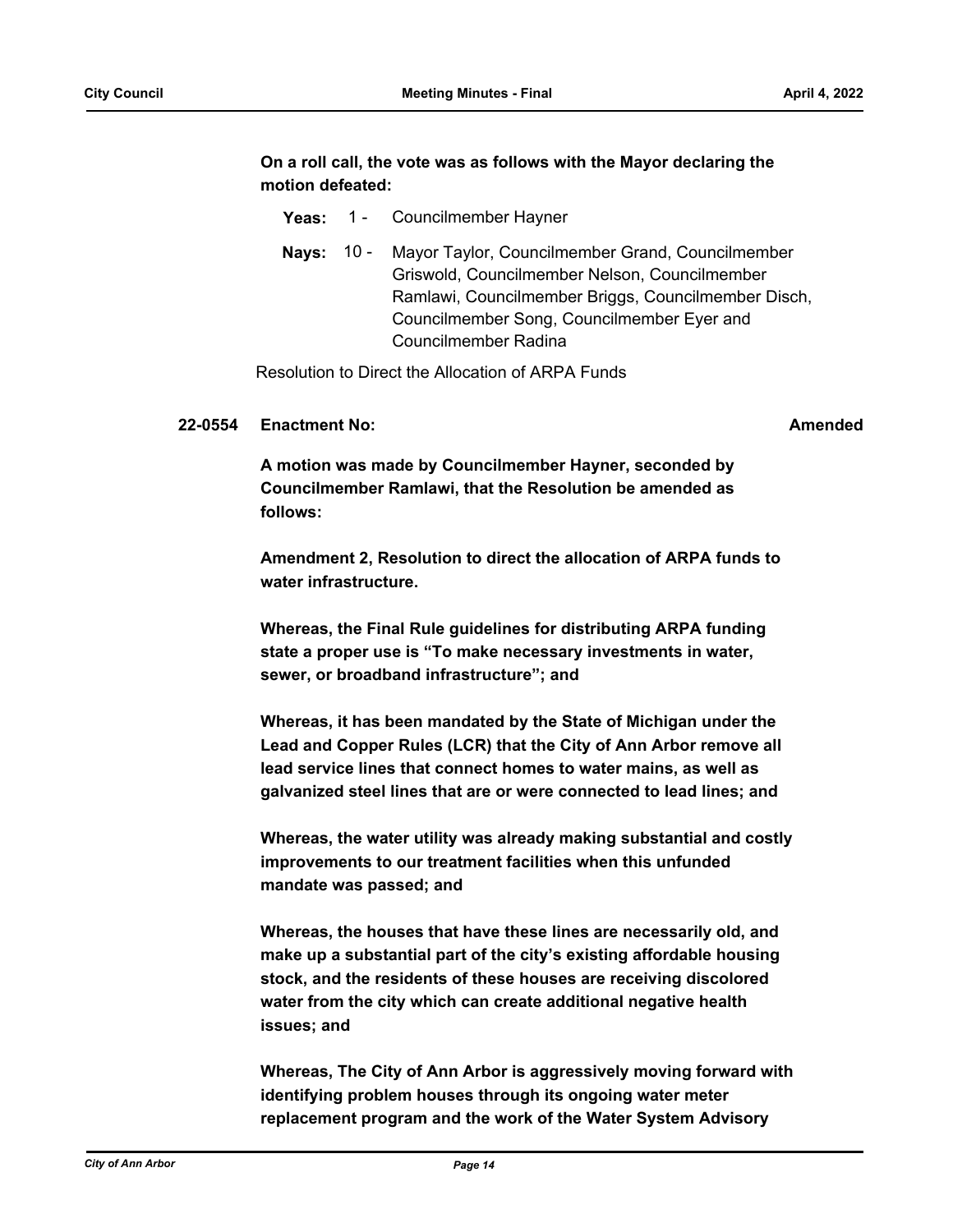**Council, and is positioned to act, and has identified approximately 2000 houses in need of water line replacement at a potential cost of \$10,000/house or more; therefore**

**Resolved , proposed ARPA funding for the Gallup Park Bridge (\$2,300,000) be given completely to Galvanized Water Service Line Replacement to accelerate and help fund the replacement process.**

**On a roll call, the vote was as follows with the Mayor declaring the motion defeated:**

- **Yeas:** 1 Councilmember Hayner
- Nays: 10 Mayor Taylor, Councilmember Grand, Councilmember Griswold, Councilmember Nelson, Councilmember Ramlawi, Councilmember Briggs, Councilmember Disch, Councilmember Song, Councilmember Eyer and Councilmember Radina

Resolution to Direct the Allocation of ARPA Funds

### **22-0554 Enactment No: Amended**

**A motion was made by Councilmember Hayner, seconded by Councilmember Ramlawi, that the Resolution be amended as follows:** 

**Amendment 3, Resolution to direct the allocation of some ARPA funds to the arts.**

**Whereas, Federal rules for committing ARPA funds state that " there must be a negative economic impact, or an economic harm, experienced by an individual or a class." and,**

**Whereas, Federal rules for committing ARPA funds state that these funds must be used to ''respond to the public health emergency with respect to . . . its negative economic impacts.'', and**

**Whereas, The Arts, in all their forms, as an economic segment and important participant in our local economy have been disproportionately impacted by the pandemic; therefore**

**Resolved, ½ of the funds earmarked for Vision Zero Plan implementation (\$1,000,000) be given instead to the category Funding for the Arts.**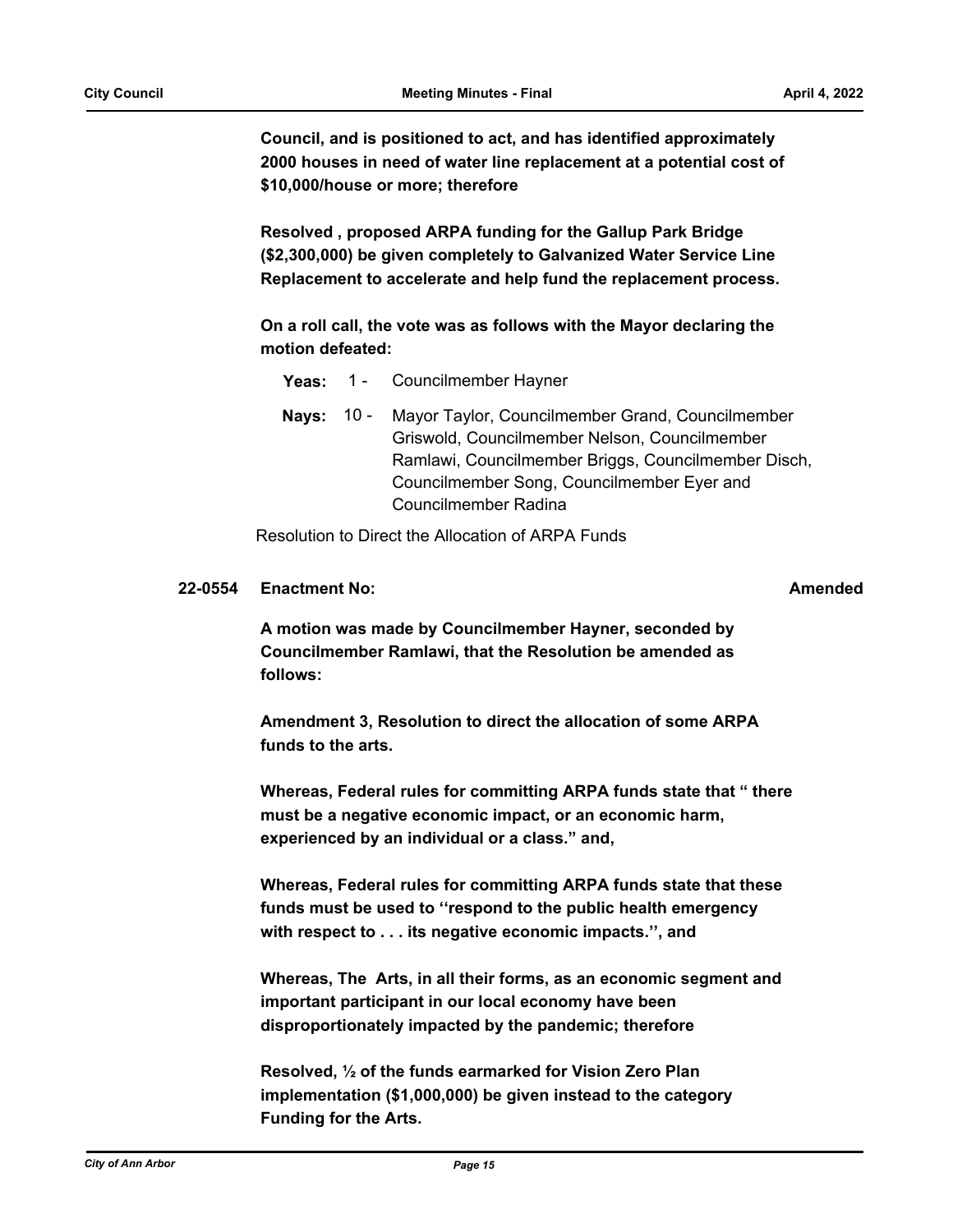### **On a roll call, the vote was as follows with the Mayor declaring the motion defeated:**

- Yeas: 1 Councilmember Hayner
- Nays: 10 Mayor Taylor, Councilmember Grand, Councilmember Griswold, Councilmember Nelson, Councilmember Ramlawi, Councilmember Briggs, Councilmember Disch, Councilmember Song, Councilmember Eyer and Councilmember Radina

Resolution to Direct the Allocation of ARPA Funds

### **22-0554 Enactment No: Amended**

**A motion was made by Councilmember Hayner, seconded by Councilmember Ramlawi, that the Resolution be amended as follows:**

**Amendment 4, Resolution to set aside the allocation of some ARPA funds for future use in service of those who have been disproportionately impacted by the COVID -19 pandemic.**

**Whereas, Federal rules for committing ARPA funds state that " there must be a negative economic impact, or an economic harm, experienced by an individual or a class." and,**

**Whereas, Federal rules for committing ARPA funds state that these funds must be used to ''respond to the public health emergency with respect to . . . its negative economic impacts.'', and**

**Whereas, the pandemic is still in existence, the City of Ann Arbor is still under a state of emergency due to Covid-19, and**

**Whereas, we cannot at this time know what all the negative consequences and economic impacts of the on-going pandemic will be, and,**

**Whereas, the process for public input revealed a great interest in helping the elderly and children, two groups that are most impacted by the on-going pandemic, therefore**

**Resolved, ½ of the funds earmarked for Vision Zero Plan implementation (\$1,000,000) instead be set aside to be considered**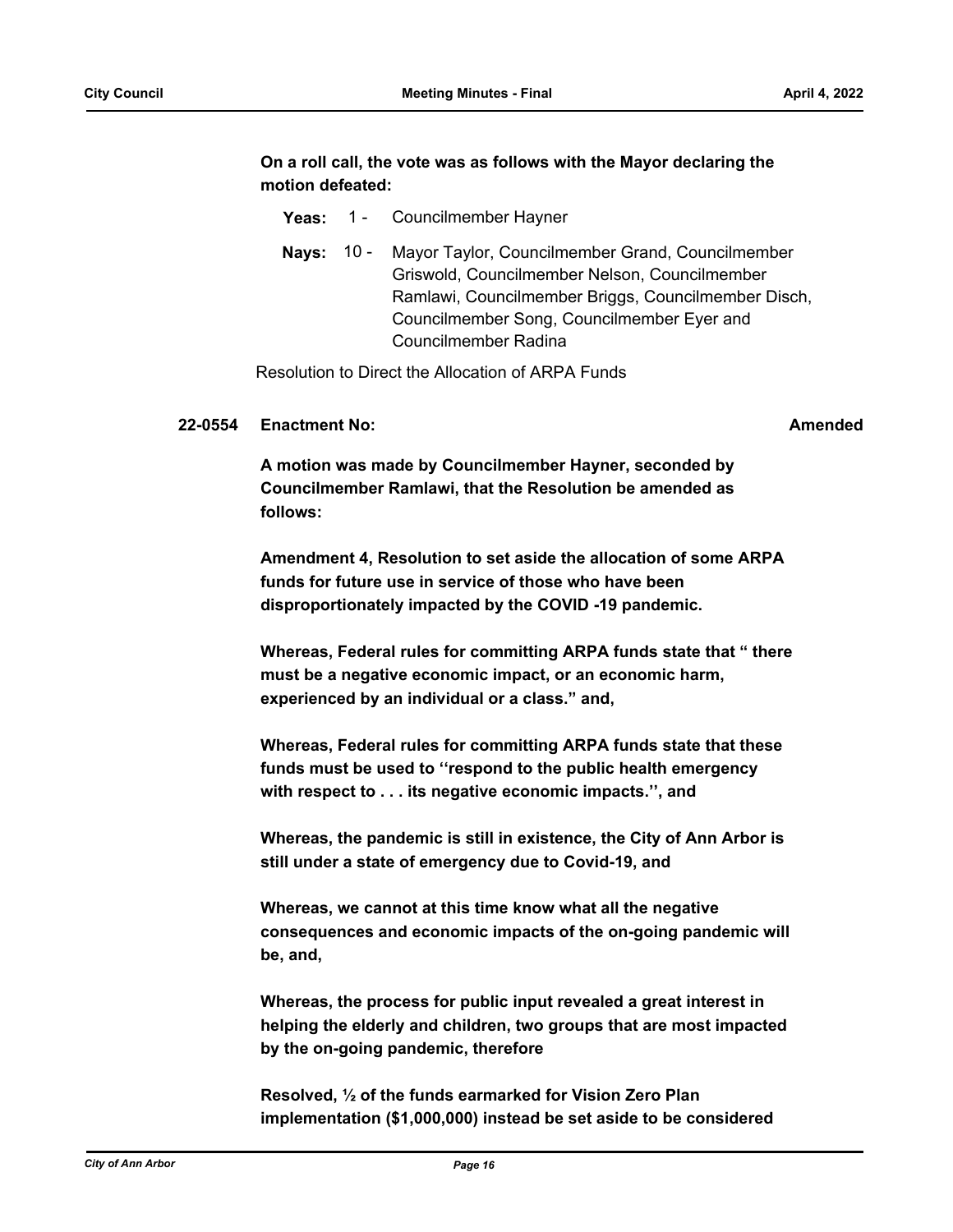**for use as necessary in FY 2023/2024, with special consideration given to programs helping the elderly and children in our community recover from the impact of the pandemic.**

**On a roll call, the vote was as follows with the Mayor declaring the motion defeated:**

- **Yeas:** 1 Councilmember Hayner
- **Nays:** Mayor Taylor, Councilmember Grand, Councilmember Griswold, Councilmember Nelson, Councilmember Ramlawi, Councilmember Briggs, Councilmember Disch, Councilmember Song, Councilmember Eyer and Councilmember Radina **Nays: 10 -**

Resolution to Direct the Allocation of ARPA Funds

### **22-0554 Enactment No: Amended**

**A motion was made by Councilmember Ramlawi, seconded by Councilmember Nelson, that the Resolution be amended as follows:**

**Amendment to Reduce the ARPA Allocation for Unarmed Emergency Response and increase ARPA Funding for Housing for Homeless**

**Whereas, The pandemic has had an impact on homeless individuals;**

**Whereas, Additional funding from the State of Michigan in the amount of \$935,336. from Marijuana Excise Tax revenue was by received by the City in FY 2022;**

**Whereas, Funding for Unarmed Emergency Response can be allocated from the Marijuana Excise Tax revenue received by the City;**

**RESOLVED, That the City Council approve reducing the ARPA allocation for Unarmed Emergency Response by \$935,336 and increasing the allocation for funding for Coordinated Funding Support, further designating the funding for agencies and programs that provide support to homeless individuals; and**

**RESOLVED, That a budget amendment to the FY 2022 General Fund budget shall be brought forth separately with all other required**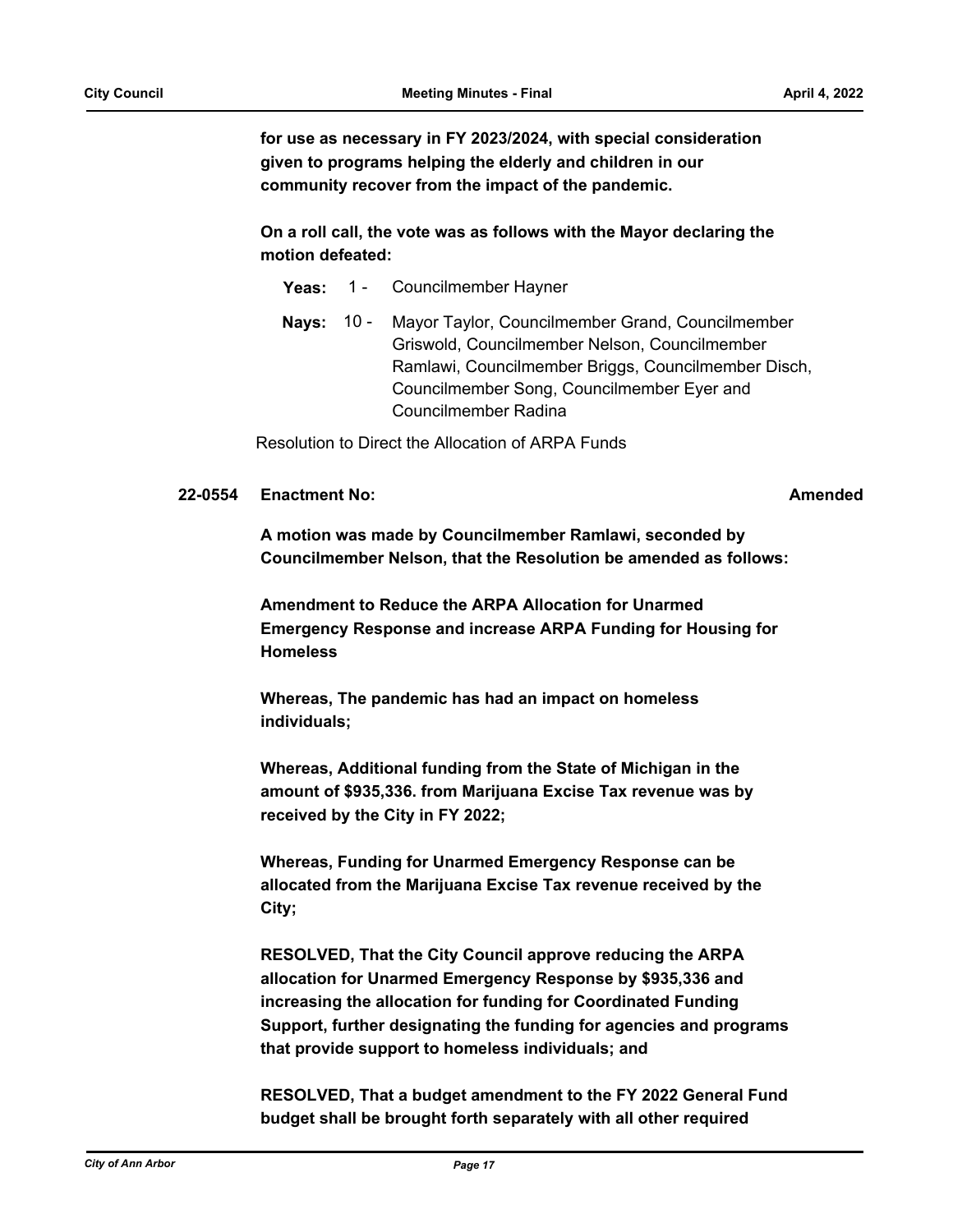**ARPA budget amendments to appropriate the \$935,336 in additional funding received from the State of Michigan Excise Tax Revenue; thereby, allocating additional one-time funding for Unarmed Emergency Response.** 

### **Sponsors: Ramlawi, Nelson, Griswold**

**On a roll call, the vote was as follows with the Mayor declaring the motion defeated:**

- Yeas: 3 Councilmember Hayner, Councilmember Nelson and Councilmember Ramlawi  $3 -$
- Nays: 8 Mayor Taylor, Councilmember Grand, Councilmember Griswold, Councilmember Briggs, Councilmember Disch, Councilmember Song, Councilmember Eyer and Councilmember Radina 8 -

Resolution to Direct the Allocation of ARPA Funds

### **22-0554 Enactment No: Amended**

**A motion was made by Councilmember Song, seconded by Councilmember Grand, that the Resolution be amended as follows:**

**Amendment to Include Resident Support Services Funding in the Property Acquisition for Affordable Housing**

**Whereas, Resident supportive services are important to increase housing stability and reduce homelessness;** 

**Whereas, Support service demands have increased during the pandemic; and**

**Whereas, Multiyear supportive services funding demonstrates a commitment that can increase odds of accessing approval for Low Income Housing Tax Credits (LIHTC);**

**RESOLVED, That City Council approve funding in the amount of \$500,000 for resident supportive services for the residents of the housing acquired with ARPA funds within the \$3,500,000 property acquisition for affordable housing allocation.**

**Sponsors: Song, Eyer, Grand, Disch, Taylor**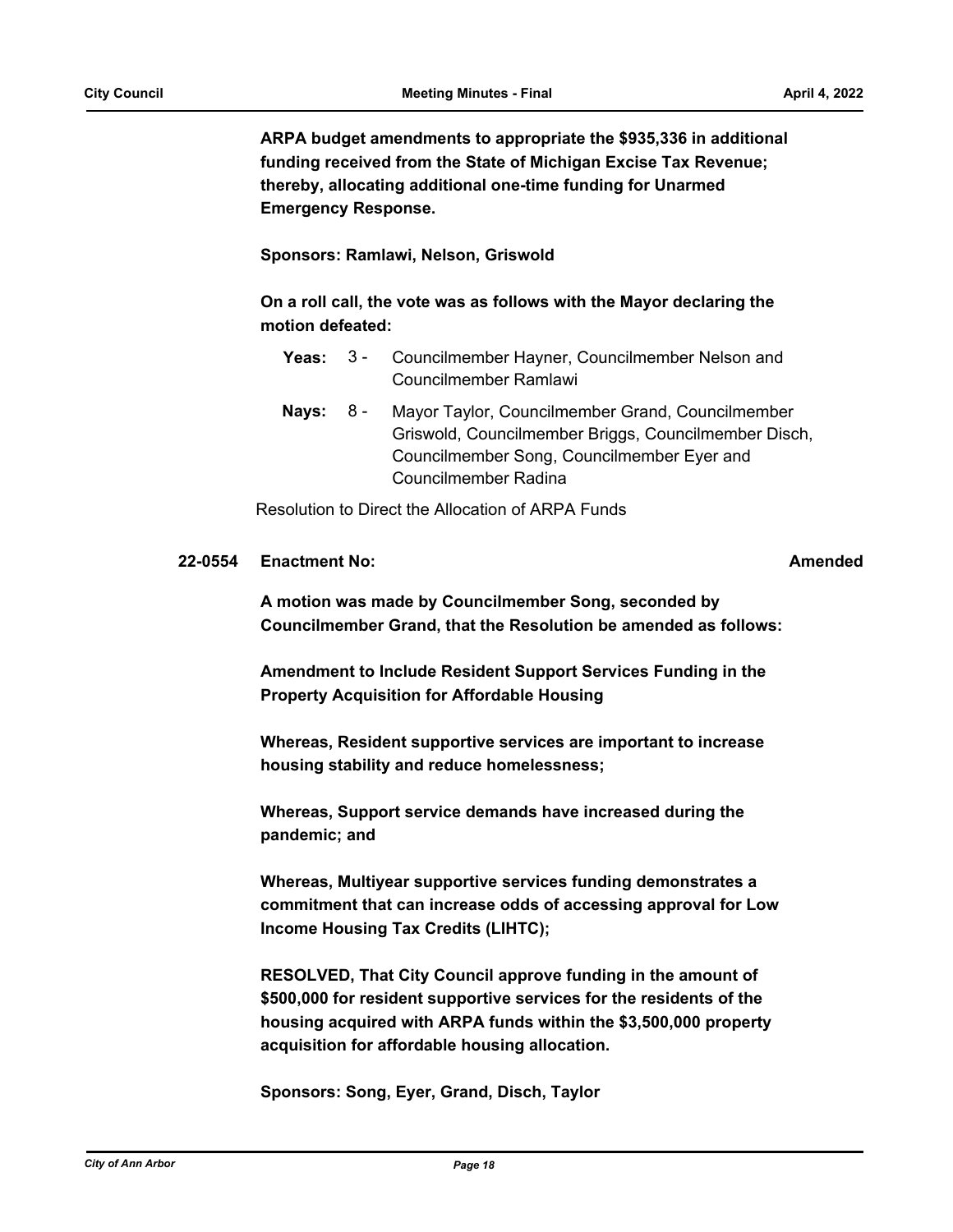**On a roll call, the vote was as follows with the Mayor declaring the motion carried:**

|  | Yeas: 9 - Mayor Taylor, Councilmember Grand, Councilmember |
|--|------------------------------------------------------------|
|  | Griswold, Councilmember Nelson, Councilmember Briggs,      |
|  | Councilmember Disch, Councilmember Song,                   |
|  | Councilmember Eyer and Councilmember Radina                |
|  |                                                            |

**Nays:** 2 - Councilmember Hayner and Councilmember Ramlawi

Resolution to Direct the Allocation of ARPA Funds

### **22-0554 Enactment No: Amended**

**A motion was made by Councilmember Song, seconded by Councilmember Disch, that the Resolution be amended as follows:**

**Amendment to Include Arts-Based Trauma Programs as part of the Funding for the Arts Allocation of ARPA Funds**

**Whereas, The pandemic has had an inordinate and traumatic impact on youth and BIPOC communities; and**

**Whereas, Trauma is informed by structural racism as noted in Council's July 2020 resolution asserting racism is a public health crisis;** 

**Whereas, Innovative arts programming can address pandemic recovery in youth and BIPOC mental health;** 

**Whereas, The arts-based workforce has not been sufficiently supported in relief funding; and** 

**[Whereas, Washtenaw's Office of Economic Development will collaborate with arts institutions in granting, supporting, and evaluating arts-based trauma response programs and workforce development;]**

**RESOLVED, That the City Council approve up to \$200,000 for arts-based trauma programs from the \$500,000 allocation of ARPA funds for Funding for the Arts.**

**Sponsors: Song, Eyer, Disch, Grand**

**[Brackets] indicated deleted language.**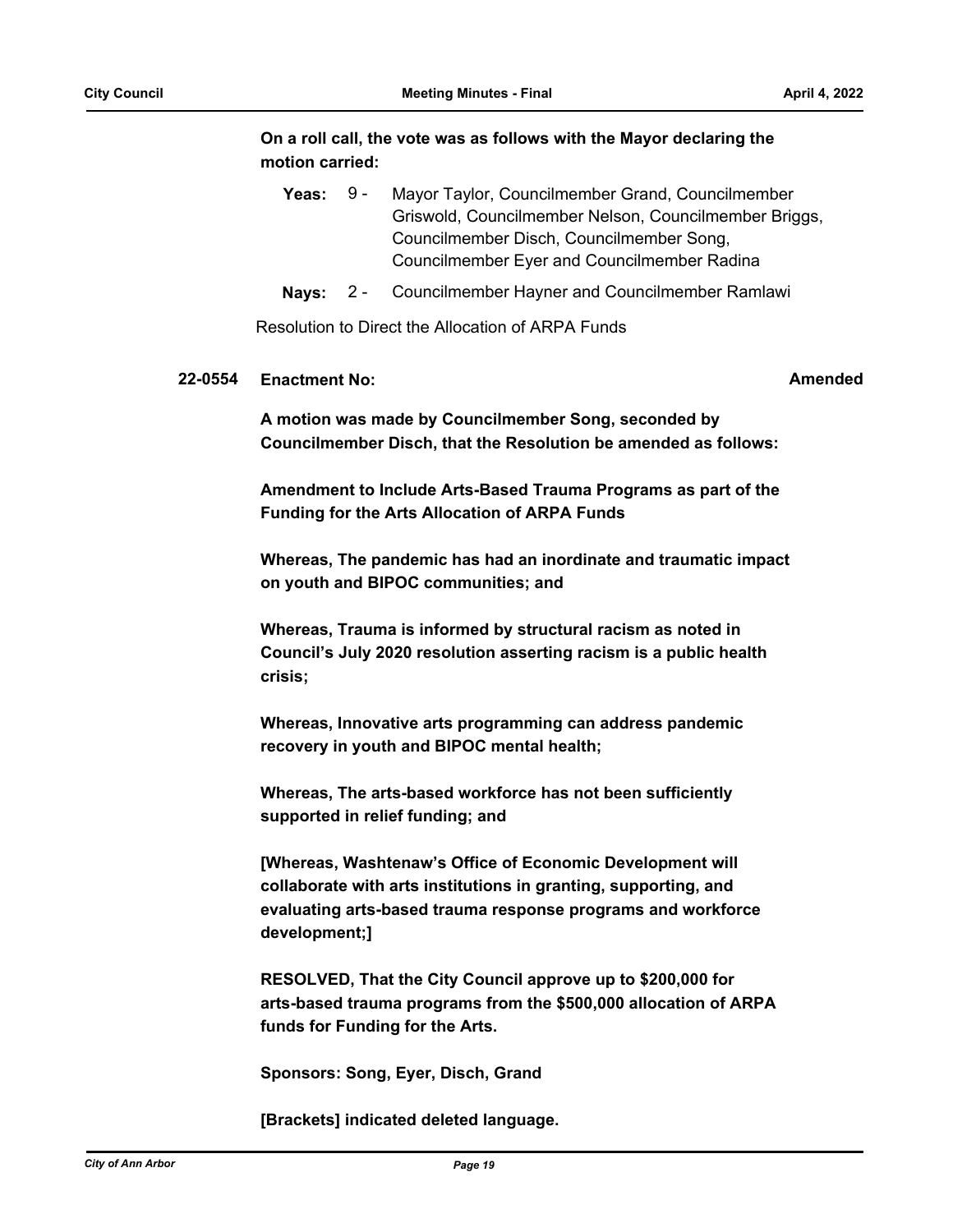## **On a roll call, the vote was as follows with the Mayor declaring the motion carried:**

| Yeas: | . 6 - | Councilmember Grand, Councilmember Griswold, |
|-------|-------|----------------------------------------------|
|       |       | Councilmember Disch, Councilmember Song,     |
|       |       | Councilmember Eyer and Councilmember Radina  |

Nays: 5 - Mayor Taylor, Councilmember Hayner, Councilmember Nelson, Councilmember Ramlawi and Councilmember Briggs 5 -

Resolution to Direct the Allocation of ARPA Funds

*The amendment was further amended to remove reference to the Washtenaw County Office of Economic Development.*

*(The amendment to the amendment was considered friendly by the Body.)*

### **22-0554 Enactment No: R-22-096 Approved as Amended**

**The question being, the motion that was made by Councilmember Grand, seconded by Councilmember Radina, that the Resolution be approved as amended. On a roll call, the vote was as follows with the Mayor declaring the motion carried:**

- **Yeas:** Mayor Taylor, Councilmember Grand, Councilmember Griswold, Councilmember Nelson, Councilmember Ramlawi, Councilmember Briggs, Councilmember Disch, Councilmember Song, Councilmember Eyer and Councilmember Radina Yeas:  $10 -$
- **Nays:** 1 Councilmember Hayner

Resolution to Direct the Allocation of ARPA Funds

**CLOSED SESSION UNDER THE MICHIGAN OPEN MEETINGS ACT, INCLUDING BUT NOT LIMITED TO, LABOR NEGOTIATIONS STRATEGY, PURCHASE OR LEASE OF REAL PROPERTY, PENDING LITIGATION AND ATTORNEY/CLIENT PRIVILEGED COMMUNICATIONS SET FORTH OR INCORPORATED IN MCLA 15.268 (C), (D) (E), AND (H).**

*None.*

### **E & F CLERK'S REPORT OF COMMUNICATIONS, PETITIONS AND REFERRALS**

**E The following communications were referred as indicated:**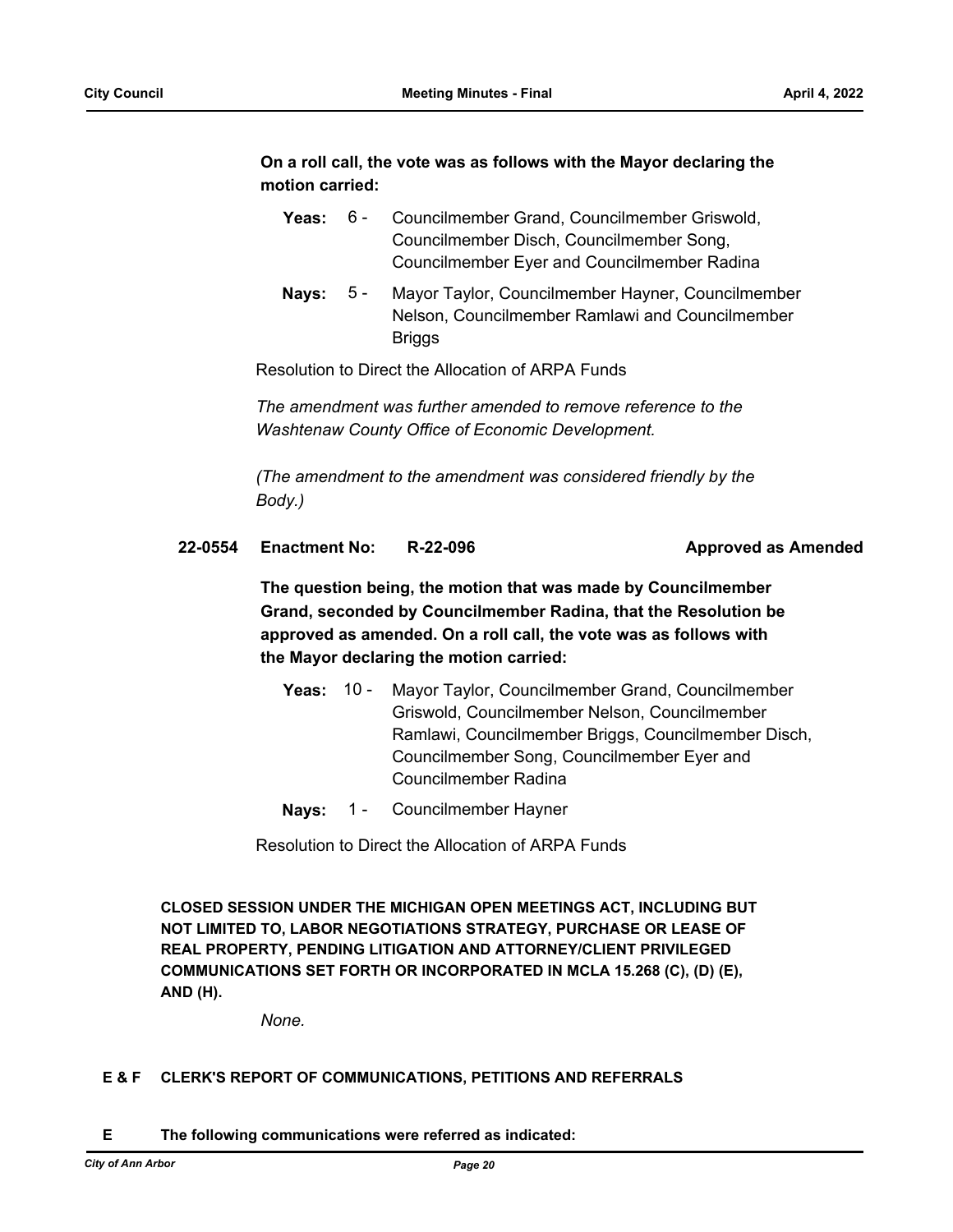### **Passed on consent agenda**

**A motion was made by Councilmember Radina, seconded by Councilmember Ramlawi, that the Clerk's Report of Communications, Petitions and Referrals be approved as presented. On a voice vote, the Mayor declared the motion carried.**

- **E-1 [22-0572](http://a2gov.legistar.com/gateway.aspx?M=L&ID=29750)** Areli Balderrama- Resignation from the Transportation Commission
- **E-2 [22-0526](http://a2gov.legistar.com/gateway.aspx?M=L&ID=29704)** Human Rights Commission Resolution Requesting an Ordinance to Continue to Collect and Make Publicly Available Traffic-Stop Data
- **E-3 [22-0549](http://a2gov.legistar.com/gateway.aspx?M=L&ID=29727)** Energy Commission Resolution to Begin Discussion with University of Michigan (U-M) for 2,000 Units of Net-Zero Affordable, Sustainable Workforce Housing on U-M's Ann Arbor Campus Properties and Agreement on Additional Student and Employee Residential Units Commensurable with U-M's Growth

### **F The following minutes were received for filing:**

- **F-1 [22-0085](http://a2gov.legistar.com/gateway.aspx?M=L&ID=29276)** December 9, 2021 Historic District Commission Meeting Minutes
- **F-2 [22-0146](http://a2gov.legistar.com/gateway.aspx?M=L&ID=29337)** Minutes of the December 1, 2021 ZBA Meeting
- **F-3 [22-0160](http://a2gov.legistar.com/gateway.aspx?M=L&ID=29351)** Ann Arbor Public Art Commission Meeting Minutes December 2021 and January 2022
- **F-4 [22-0412](http://a2gov.legistar.com/gateway.aspx?M=L&ID=29596)** HRC February Meeting Minutes
- **F-5 [22-0415](http://a2gov.legistar.com/gateway.aspx?M=L&ID=29599)** CODI February Meeting Minutes
- **F-6 [22-0416](http://a2gov.legistar.com/gateway.aspx?M=L&ID=29600)** February 1, 2022 City Planning Commission Meeting Minutes
- **F-7 [22-0451](http://a2gov.legistar.com/gateway.aspx?M=L&ID=29635)** Energy Commission Meeting Minutes of February 8, 2022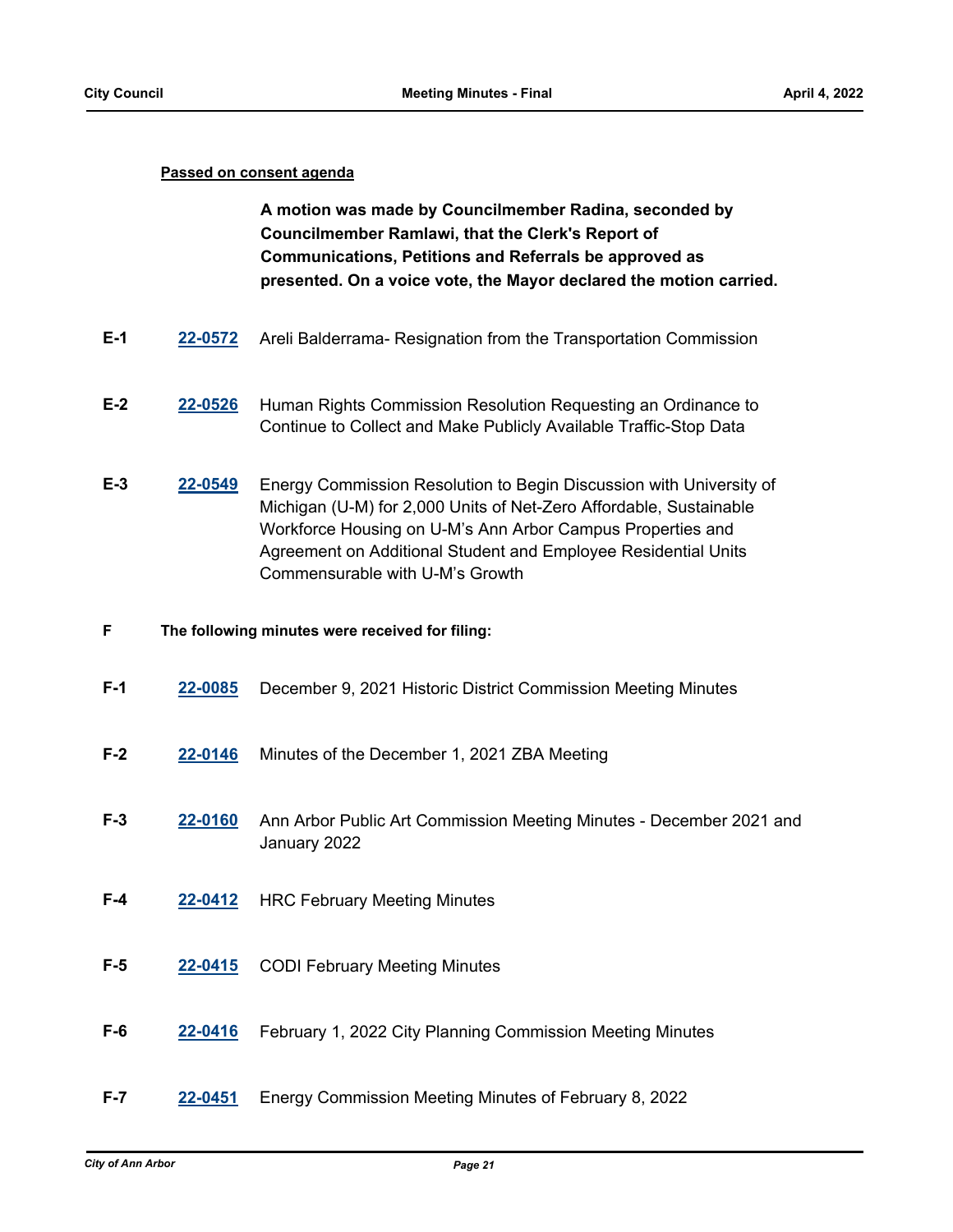### **G COMMUNICATIONS FROM THE CITY ATTORNEY**

*None.*

### **PUBLIC COMMENT - GENERAL (3 MINUTES EACH)**

### **FOR ZOOM MEETINGS, PHONE CALLERS CAN PRESS \*9 TO RAISE HANDS AND \*6 TO UNMUTE THEIR PHONES WHEN CALLED UPON TO SPEAK.**

*Eric Lipson, resident, spoke about the City logo.*

*Deb Polich, resident, spoke on behalf of the Arts community.*

*An unidentified speaker talked about the City's allocation of ARPA funds.*

*Tom Stulberg, resident, spoke about corruption.*

*Ralph McKee, Ward 5, spoke about the allocation of ARPA funds.*

*Adam Jaskiewicz, resident, thanked Council for their votes on the ARPA funding amendments.*

*An unknown resident spoke about Council behavior.*

*Dr. Lisa Jackson, chair of ICPOC, thanked Council for their work on the ARPA funding allocations, including voting down amendment 4.*

### **COMMUNICATIONS FROM COUNCIL**

*COUNCILMEMBER GRISWOLD*

*Councilmember Griswold talked about shelters in the City.*

### **ADJOURNMENT**

*Councilmember Hayner left the meeting at 12:42 a.m.*

**A motion was made by Councilmember Eyer, seconded by Councilmember Radina, that the meeting adjourn. On a voice vote, the Mayor declared the motion carried and the meeting adjourned at 12:58 a.m.**

**COMMUNITY TELEVISION NETWORK (CTN) COMCAST CHANNEL 16, AT&T CHANNEL 99:**